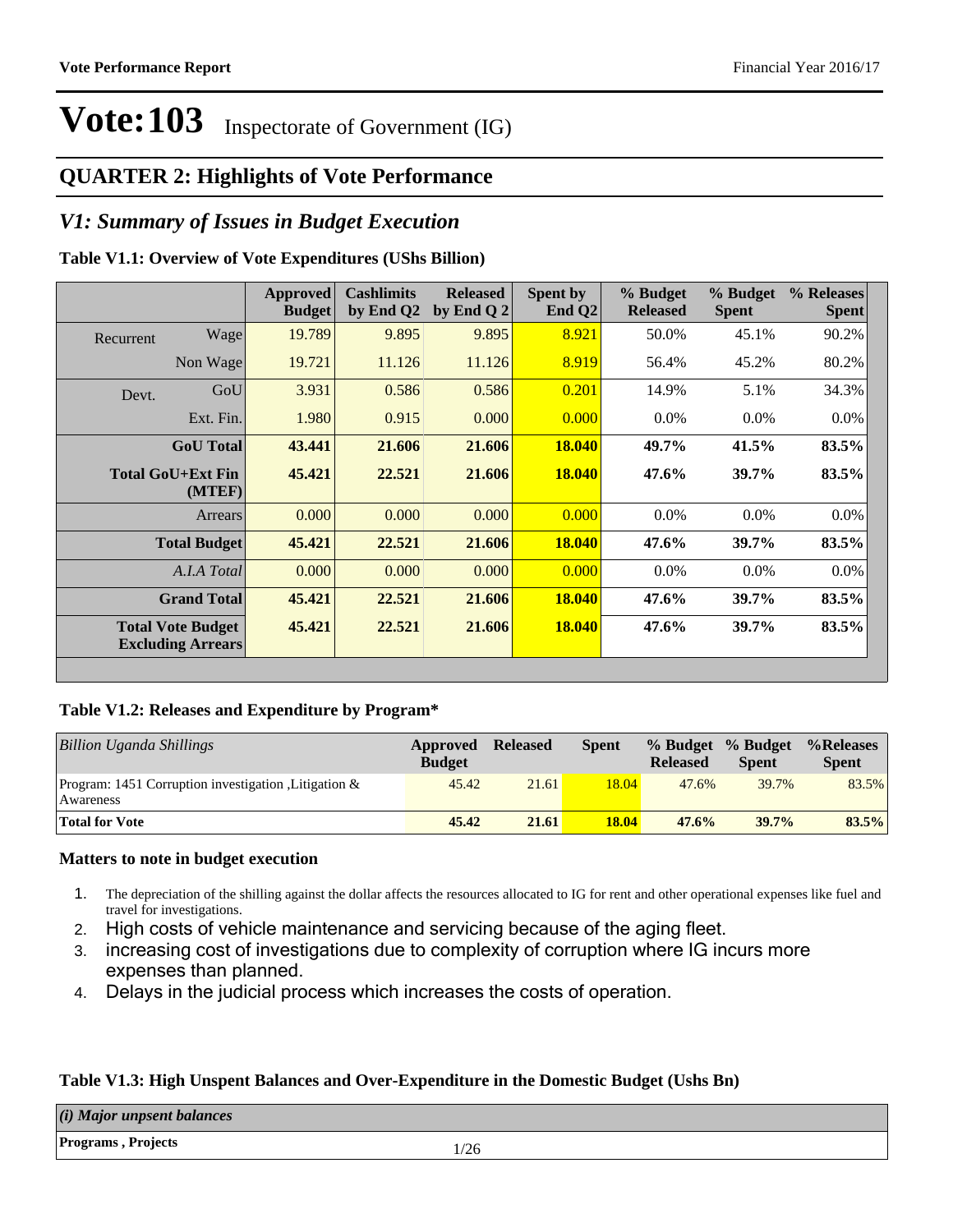## **QUARTER 2: Highlights of Vote Performance**

|              |                     | Program 1451 Corruption investigation , Litigation & Awareness                                                                                                                        |
|--------------|---------------------|---------------------------------------------------------------------------------------------------------------------------------------------------------------------------------------|
|              | <b>2.207 Bn Shs</b> | SubProgram/Project :01 Statutory                                                                                                                                                      |
|              |                     | Reason: This was due to delayed recruitment of staff resulting into unspent balances on wage, NSSF and gratuity tax on gratuity                                                       |
|              |                     | which had not yet been remitted to URA by closure of Q2.                                                                                                                              |
| <i>Items</i> |                     |                                                                                                                                                                                       |
|              |                     | <b>0.023 Bn Shs</b> Item: 211103 Allowances                                                                                                                                           |
|              |                     | Reason: This arose due to delayed recruitment.                                                                                                                                        |
|              |                     | <b>0.117 Bn Shs</b> Item: 212101 Social Security Contributions                                                                                                                        |
|              |                     | Reason: Contributions of staff due to delayed recruitment                                                                                                                             |
|              |                     | <b>1.969 Bn Shs</b> Item: 213004 Gratuity Expenses                                                                                                                                    |
|              |                     | Reason: Taxes due to URA for gratuity arising out of the pending court case                                                                                                           |
|              |                     | <b>0.002 Bn Shs</b> Item: 221001 Advertising and Public Relations                                                                                                                     |
|              |                     | Reason: Initiated process of hiring consultant to offer advertising services.                                                                                                         |
|              |                     | <b>0.009 Bn Shs</b> Item: 221002 Workshops and Seminars                                                                                                                               |
|              |                     | Reason: The workshops are planned for Q3 and Q4.                                                                                                                                      |
|              |                     | <b>0.004 Bn Shs</b> Item: 221003 Staff Training                                                                                                                                       |
|              |                     | Reason: The balance is for training scheduled for Q3.                                                                                                                                 |
|              |                     | <b>0.004 Bn Shs</b> Item: 221006 Commissions and related charges                                                                                                                      |
|              |                     | Reason: The balance is for pending activities                                                                                                                                         |
|              |                     | <b>0.003 Bn Shs</b> Item: 221007 Books, Periodicals & Newspapers                                                                                                                      |
|              |                     | Reason: The invoice for the December was not yet paid.                                                                                                                                |
|              |                     | <b>0.003 Bn Shs</b> Item: 221011 Printing, Stationery, Photocopying and Binding                                                                                                       |
|              |                     | Reason: The balance is for pending activities                                                                                                                                         |
|              |                     | <b>0.013 Bn Shs</b> Item: 222001 Telecommunications                                                                                                                                   |
|              |                     | Reason: Pending invoice for internet services for December.                                                                                                                           |
|              |                     | <b>0.016 Bn Shs</b> Item: 223003 Rent – (Produced Assets) to private entities                                                                                                         |
|              |                     | Reason: Rent for Regional office which was pending renewal of tenancy agreement.                                                                                                      |
|              |                     | <b>0.010 Bn Shs</b> Item: 223005 Electricity                                                                                                                                          |
|              |                     | Reason: This was for the pending December bills for payment.                                                                                                                          |
|              |                     | <b>0.002 Bn Shs</b> Item: 227001 Travel inland                                                                                                                                        |
|              |                     | Reason: This is for planned investigations.                                                                                                                                           |
|              |                     | <b>0.031 Bn Shs</b> Item: 228002 Maintenance - Vehicles                                                                                                                               |
|              |                     | Reason: This is pending performance of contract for Motor Vehicle repairs.                                                                                                            |
|              | <b>0.385 Bn Shs</b> | <b>SubProgram/Project :0354 Support to IGG</b>                                                                                                                                        |
|              |                     | Reason: The IG hired a Consultant to carry out Architectural Designs. The balance is final payment for the consultant upon<br>completion for the assignment and approval of the plan. |
| <i>Items</i> |                     |                                                                                                                                                                                       |
|              |                     | <b>0.015 Bn Shs</b> Item: 211103 Allowances                                                                                                                                           |
|              |                     | Reason: This arose due to delayed recruitment.                                                                                                                                        |
|              |                     | <b>0.045 Bn Shs</b> Item: 221002 Workshops and Seminars                                                                                                                               |
|              |                     | Reason: This is an ongoing activity.                                                                                                                                                  |
|              |                     | <b>0.011 Bn Shs</b> Item: 227001 Travel inland                                                                                                                                        |
|              |                     | 2/26<br>Reason: This is balance for on going activities at IG.                                                                                                                        |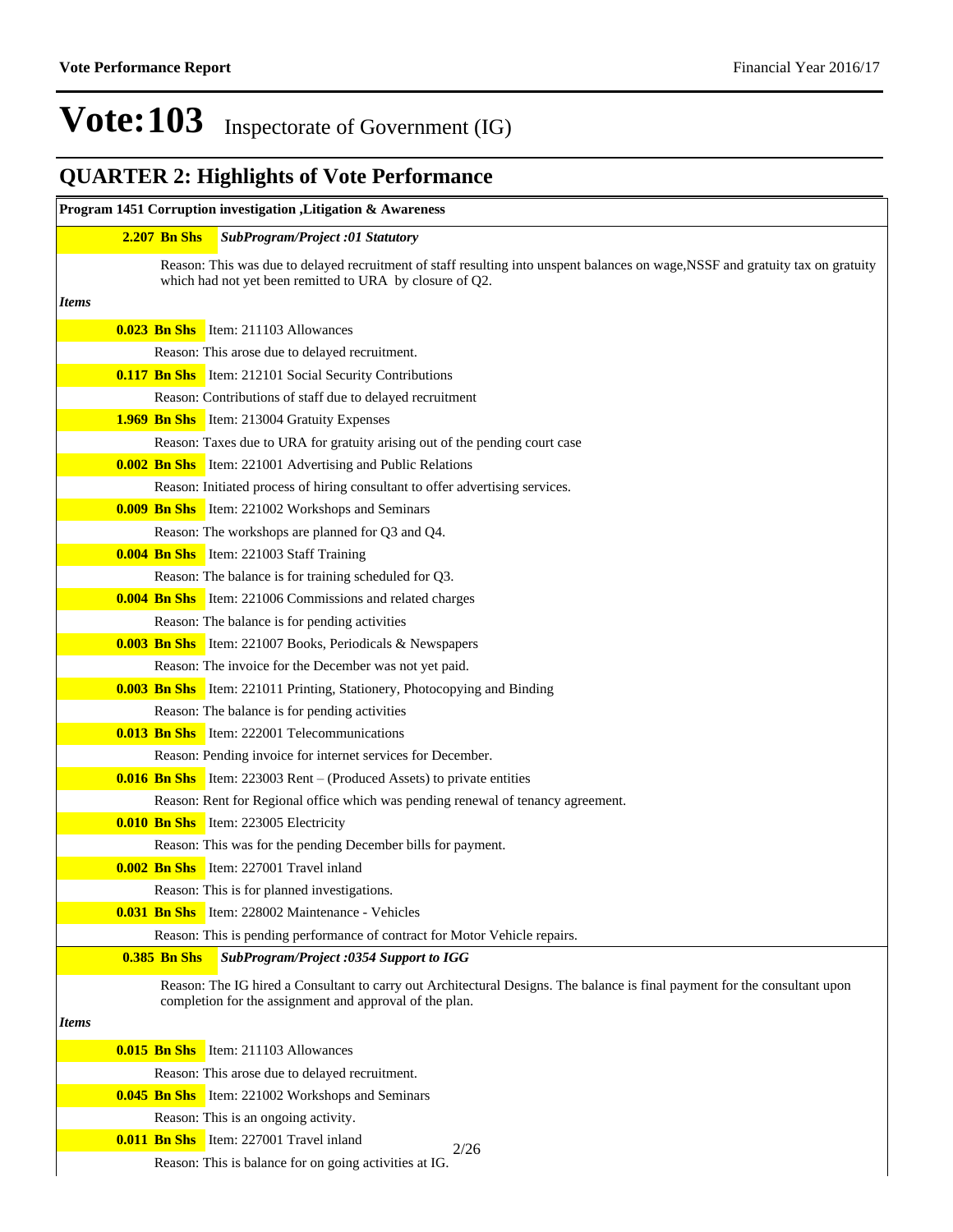## **QUARTER 2: Highlights of Vote Performance**

|                                                             | <b>0.025 Bn Shs</b> Item: 227004 Fuel, Lubricants and Oils                                |  |  |  |  |  |
|-------------------------------------------------------------|-------------------------------------------------------------------------------------------|--|--|--|--|--|
|                                                             | Reason: This is fuel for ongoing investigations, verification and prosecution.            |  |  |  |  |  |
|                                                             | <b>0.014 Bn Shs</b> Item: 228002 Maintenance - Vehicles                                   |  |  |  |  |  |
|                                                             | Reason: Payment pending completion of works                                               |  |  |  |  |  |
|                                                             | <b>0.209 Bn Shs</b> Item: 281503 Engineering and Design Studies & Plans for capital works |  |  |  |  |  |
|                                                             | Reason: Consultancy work for construction of IG head office building is still ongoing     |  |  |  |  |  |
|                                                             | <b>0.044 Bn Shs</b> Item: 312201 Transport Equipment                                      |  |  |  |  |  |
|                                                             | Reason: The procurement process is on going                                               |  |  |  |  |  |
|                                                             | <b>0.020 Bn Shs</b> Item: 312202 Machinery and Equipment                                  |  |  |  |  |  |
|                                                             | Reason: Procurement process is ongoing.                                                   |  |  |  |  |  |
|                                                             | <b>0.002 Bn Shs</b> Item: 312203 Furniture $\&$ Fixtures                                  |  |  |  |  |  |
|                                                             | Reason: Procurement process is ongoing.                                                   |  |  |  |  |  |
| (ii) Expenditures in excess of the original approved budget |                                                                                           |  |  |  |  |  |

### *V2: Performance Highlights*

#### **Table V2.1: Key Vote Output Indicators and Expenditures\***

| Vote, Vote Function<br><b>Key Output</b>                                                   | <b>Approved Budget and</b><br><b>Planned outputs</b>                                                |      | <b>Cumulative Expenditure</b><br>and Performance                                         | <b>Status and Reasons for</b><br>any Variation from Plans                    |         |
|--------------------------------------------------------------------------------------------|-----------------------------------------------------------------------------------------------------|------|------------------------------------------------------------------------------------------|------------------------------------------------------------------------------|---------|
| <b>Program Cost:</b>                                                                       | UShs Bn:                                                                                            |      | $0.000$ UShs Bn:                                                                         | 0.000 % Budget Spent:                                                        | $0.0\%$ |
| <b>Program Cost:</b>                                                                       | UShs Bn:                                                                                            |      | $0.000$ UShs Bn:                                                                         | $0.000\%$ Budget Spent:                                                      | $0.0\%$ |
| Programme: 1451 Corruption investigation , Litigation & Awareness                          |                                                                                                     |      |                                                                                          |                                                                              |         |
| Output: 145101 Administration & Support services                                           |                                                                                                     |      |                                                                                          |                                                                              |         |
| Description of Performance:                                                                |                                                                                                     |      | Financial Intelligence and Asset<br>Recovery.                                            | Trained 20 Inspectorate Officers in Other training planned for Q3 and<br>Q4. |         |
| Performance Indicators:                                                                    |                                                                                                     |      |                                                                                          |                                                                              |         |
| Output Cost: UShs Bn:                                                                      |                                                                                                     |      | 29.622 UShs Bn:                                                                          | 13.242 % Budget Spent:                                                       | 44.7%   |
| Output: 145102 Investigations/operations                                                   |                                                                                                     |      |                                                                                          |                                                                              |         |
| Description of Performance:                                                                | investigate 85% corruption cases<br>undertake 200 project inspections<br>complete 70% backlog cases |      | 30.4% corruption cases<br>investigated and completed. 3<br>inspection reports generated. | Compiling data on backlog cases.                                             |         |
| Performance Indicators:                                                                    |                                                                                                     |      |                                                                                          |                                                                              |         |
| % of backlog cases investigated 70                                                         |                                                                                                     |      | $\theta$                                                                                 |                                                                              |         |
| % of corruption cases investigated 85<br>and completed                                     |                                                                                                     |      | 30.4%                                                                                    |                                                                              |         |
| % of proposed corrective actions 70<br>identified during project inspection<br>implemented |                                                                                                     |      | 345                                                                                      |                                                                              |         |
| Output Cost: UShs Bn:                                                                      |                                                                                                     |      | 2.109 UShs Bn:                                                                           | <b>0.608</b> % Budget Spent:                                                 | 28.8%   |
| Output: 145103 Prosecutions & Civil Litigation                                             |                                                                                                     | 3/26 |                                                                                          |                                                                              |         |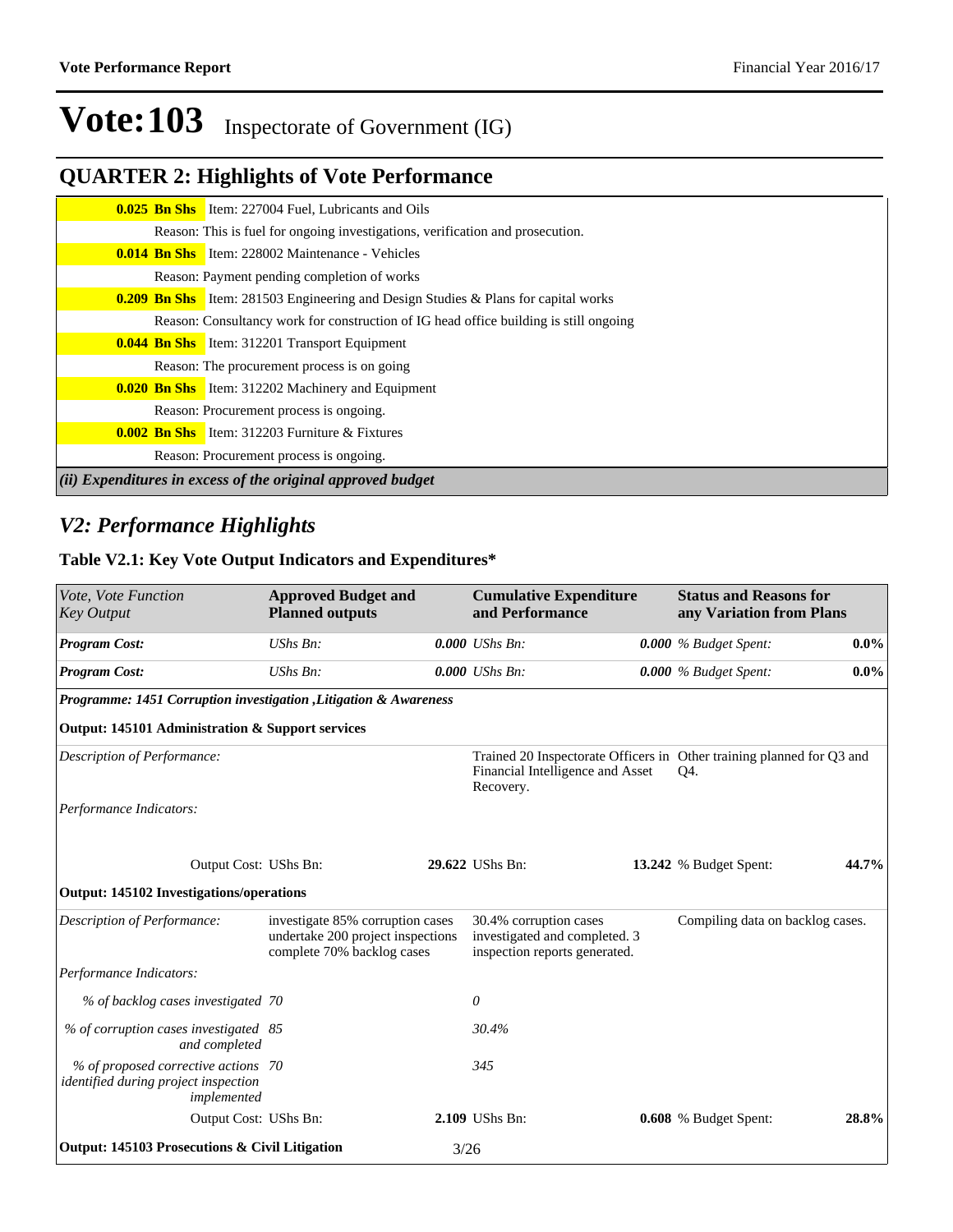## **QUARTER 2: Highlights of Vote Performance**

| Vote, Vote Function<br><b>Key Output</b>                                       | <b>Approved Budget and</b><br><b>Planned outputs</b>                                                                                              |      | <b>Cumulative Expenditure</b><br>and Performance                                                                                                                                             | <b>Status and Reasons for</b><br>any Variation from Plans                                                                                                                                                                                                   |       |
|--------------------------------------------------------------------------------|---------------------------------------------------------------------------------------------------------------------------------------------------|------|----------------------------------------------------------------------------------------------------------------------------------------------------------------------------------------------|-------------------------------------------------------------------------------------------------------------------------------------------------------------------------------------------------------------------------------------------------------------|-------|
| Description of Performance:                                                    | complete 12 judicial review cases<br>prosecute 50 corruption cases                                                                                |      | Concluded prosecutions of 7 (53.8)<br>%) cases out of quarterly target of<br>13.<br>Concluded 3 Judicial Review cases investigations; lack of Corporate<br>out of the quarterly target of 3. | Civil interim court orders againsy<br>Inspectorate of Government and<br>Attorney General to stop<br>Status numerous adjournments delay<br>to hear cases on appeal by Court of<br>Appeal and limited cooperation<br>from witnesses affect IG<br>performance. |       |
| Performance Indicators:                                                        |                                                                                                                                                   |      |                                                                                                                                                                                              |                                                                                                                                                                                                                                                             |       |
| Number of corruption cases 50<br>prosecuted and completed.                     |                                                                                                                                                   |      | 7                                                                                                                                                                                            |                                                                                                                                                                                                                                                             |       |
| Number of judicial review cases 12<br>concluded                                |                                                                                                                                                   |      | 3                                                                                                                                                                                            |                                                                                                                                                                                                                                                             |       |
| Output Cost: UShs Bn:                                                          |                                                                                                                                                   |      | 1.069 UShs Bn:                                                                                                                                                                               | 0.199 % Budget Spent:                                                                                                                                                                                                                                       | 18.6% |
| <b>Output: 145104 Education and Public Awareness</b>                           |                                                                                                                                                   |      |                                                                                                                                                                                              |                                                                                                                                                                                                                                                             |       |
| Description of Performance:                                                    | develop and disseminate 4 IEC<br>materials support 20 partnerships<br>and institutions carry out 15<br>sensitisation programmes                   |      | Developed 3 IEC materials<br>,conducted 8 sensitization<br>workshops and supported 9<br>partnerships.                                                                                        | Conducted anti corruption seminars<br>for integrity ambassadors clubs on<br>the themes Reviewing Corruption<br>and Governance in Uganda with the<br>objective of raising awareness<br>among the youth about the evils of<br>corruption;                     |       |
| Performance Indicators:                                                        |                                                                                                                                                   |      |                                                                                                                                                                                              |                                                                                                                                                                                                                                                             |       |
| Number of partnerships and 20<br>institutions supported                        |                                                                                                                                                   |      | 13                                                                                                                                                                                           |                                                                                                                                                                                                                                                             |       |
| Number of sensitisation 15<br>programmes conducted.                            |                                                                                                                                                   |      | 9                                                                                                                                                                                            |                                                                                                                                                                                                                                                             |       |
| Output Cost: UShs Bn:                                                          |                                                                                                                                                   |      | 1.727 UShs Bn:                                                                                                                                                                               | 0.375 % Budget Spent:                                                                                                                                                                                                                                       | 21.7% |
| <b>Output: 145105 Decentralised Anti - corruption programmes</b>               |                                                                                                                                                   |      |                                                                                                                                                                                              |                                                                                                                                                                                                                                                             |       |
| Description of Performance:                                                    | investigate and complete 90%<br>corruption cases recover 50% of<br>funds during investigations<br>undertake 12 followups on IG<br>Recommendations |      | 153.8% corruption complaints<br>investigated and completed<br>Recovered UGX 216, 308, 559. and handle by other institutions.<br>182 followups on<br>recommendations undertaken.              | Some cases investigated were found<br>not to be in IGs jurisdiction or being                                                                                                                                                                                |       |
| Performance Indicators:                                                        |                                                                                                                                                   |      |                                                                                                                                                                                              |                                                                                                                                                                                                                                                             |       |
| % of corruption cases complaints 90%<br>investigated and completed             |                                                                                                                                                   |      | 146.8%                                                                                                                                                                                       |                                                                                                                                                                                                                                                             |       |
| % of funds recovered from 50<br>MDALGs as recommended during<br>investigations |                                                                                                                                                   |      | No Data                                                                                                                                                                                      |                                                                                                                                                                                                                                                             |       |
| Output Cost: UShs Bn:                                                          |                                                                                                                                                   |      | 5.965 UShs Bn:                                                                                                                                                                               | 3.237 % Budget Spent:                                                                                                                                                                                                                                       | 54.3% |
| <b>Output: 145106 Verification of Leaders' Declarations</b>                    |                                                                                                                                                   |      |                                                                                                                                                                                              |                                                                                                                                                                                                                                                             |       |
| Description of Performance:                                                    | leadership code verify 50 leaders<br>declarations 100% compliance<br>required for leaders declarations                                            | 4/26 | investigate 20 leaders for breach of carried out 14 verification and 4<br>investigations into the reaches of<br>the leadership code.                                                         | The informal and undocumented<br>transactions make verification<br>difficult and poor internet<br>connections affect online<br>declarations.                                                                                                                |       |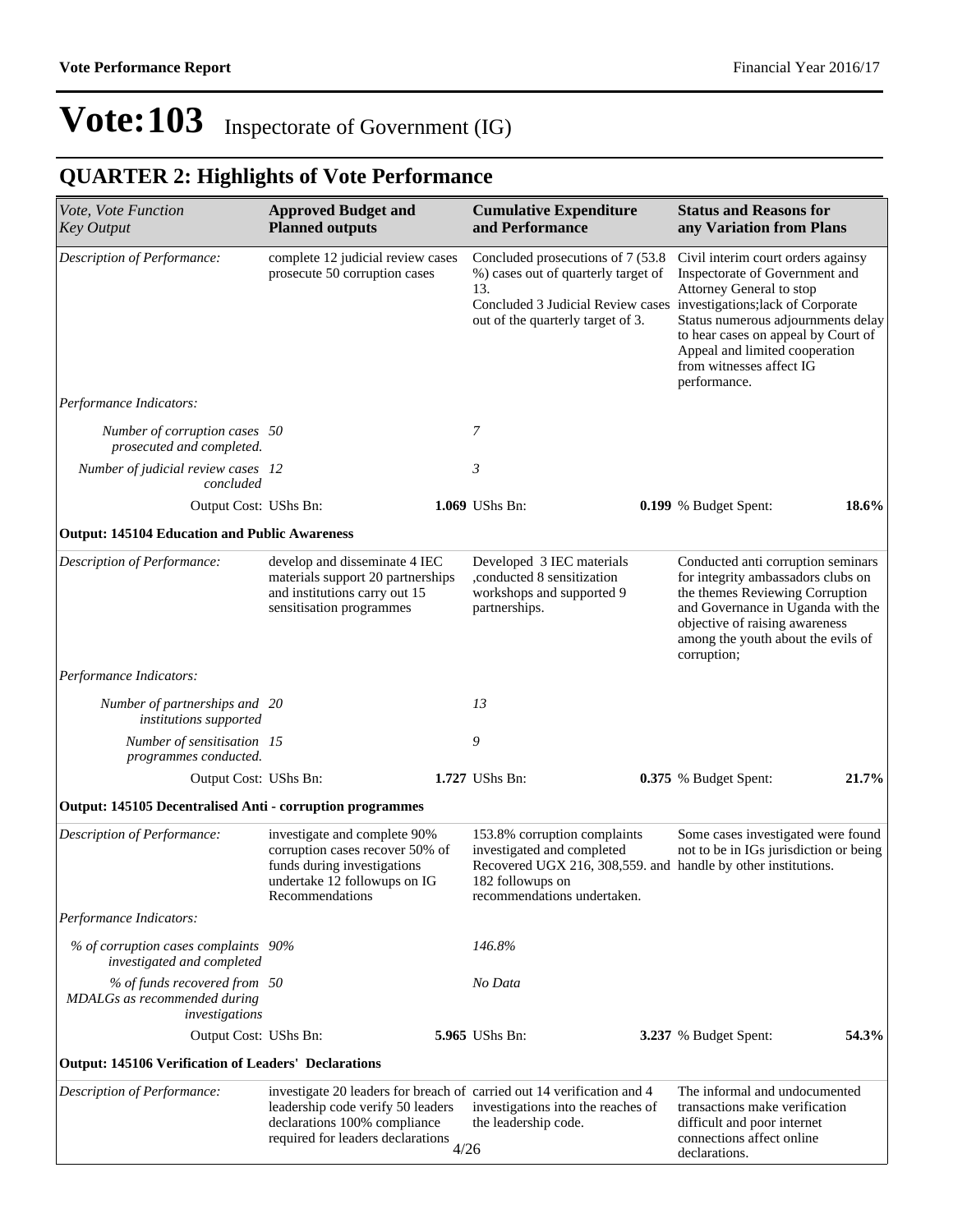## **QUARTER 2: Highlights of Vote Performance**

| Vote, Vote Function<br><b>Key Output</b>                               | <b>Approved Budget and</b><br><b>Planned outputs</b>                                                                   |  | <b>Cumulative Expenditure</b><br>and Performance                                                                                                | <b>Status and Reasons for</b><br>any Variation from Plans                                                                       |          |
|------------------------------------------------------------------------|------------------------------------------------------------------------------------------------------------------------|--|-------------------------------------------------------------------------------------------------------------------------------------------------|---------------------------------------------------------------------------------------------------------------------------------|----------|
| Performance Indicators:                                                |                                                                                                                        |  |                                                                                                                                                 |                                                                                                                                 |          |
| Compliance rate for leaders 100<br>required to file declaration forms  |                                                                                                                        |  | 51%                                                                                                                                             |                                                                                                                                 |          |
| Number of leader's declarations 50<br>verified                         |                                                                                                                        |  | 14                                                                                                                                              |                                                                                                                                 |          |
| Number of leaders investigated for 20<br>breach of Leadership Code     |                                                                                                                        |  | 4                                                                                                                                               |                                                                                                                                 |          |
| Output Cost: UShs Bn:                                                  |                                                                                                                        |  | 0.869 UShs Bn:                                                                                                                                  | 0.183 % Budget Spent:                                                                                                           | $21.0\%$ |
| <b>Output: 145107 Ombudsman Complaints, Policy and Systems Studies</b> |                                                                                                                        |  |                                                                                                                                                 |                                                                                                                                 |          |
| Description of Performance:                                            | complete 4 policy and system<br>studies carry out 150 ombudsman<br>investigations conduct 8 systemic<br>investigations |  | Concluded 28 (56%) Ombudsman<br>investigations.<br>2 systemic investigations were<br>completed and no policy and<br>system study was completed. | Reluctance by institutions to provide<br>information and poor record keeping<br>in MDAS makes it difficult to<br>retrieve data. |          |
| Performance Indicators:                                                |                                                                                                                        |  |                                                                                                                                                 |                                                                                                                                 |          |
| Number of Policy and Systems 4<br>Studies completed.                   |                                                                                                                        |  | 0                                                                                                                                               |                                                                                                                                 |          |
| Number of Ombudsman 150<br>investigations concluded.                   |                                                                                                                        |  | 41                                                                                                                                              |                                                                                                                                 |          |
| Number of systemic investigations 8<br>conducted perannum              |                                                                                                                        |  | 2                                                                                                                                               |                                                                                                                                 |          |
| Output Cost: UShs Bn:                                                  |                                                                                                                        |  | 0.837 UShs Bn:                                                                                                                                  | 0.141 % Budget Spent:                                                                                                           | $16.9\%$ |
| <b>Program Cost:</b>                                                   | UShs Bn:                                                                                                               |  | 45.421 UShs Bn:                                                                                                                                 | 17.986 $%$ Budget Spent:                                                                                                        | 39.6%    |
| <b>Total Cost for Vote:</b>                                            | UShs Bn:                                                                                                               |  | 45.421 UShs Bn:                                                                                                                                 | 17.986 % Budget Spent:                                                                                                          | 39.6%    |

**Performance highlights for the Quarter**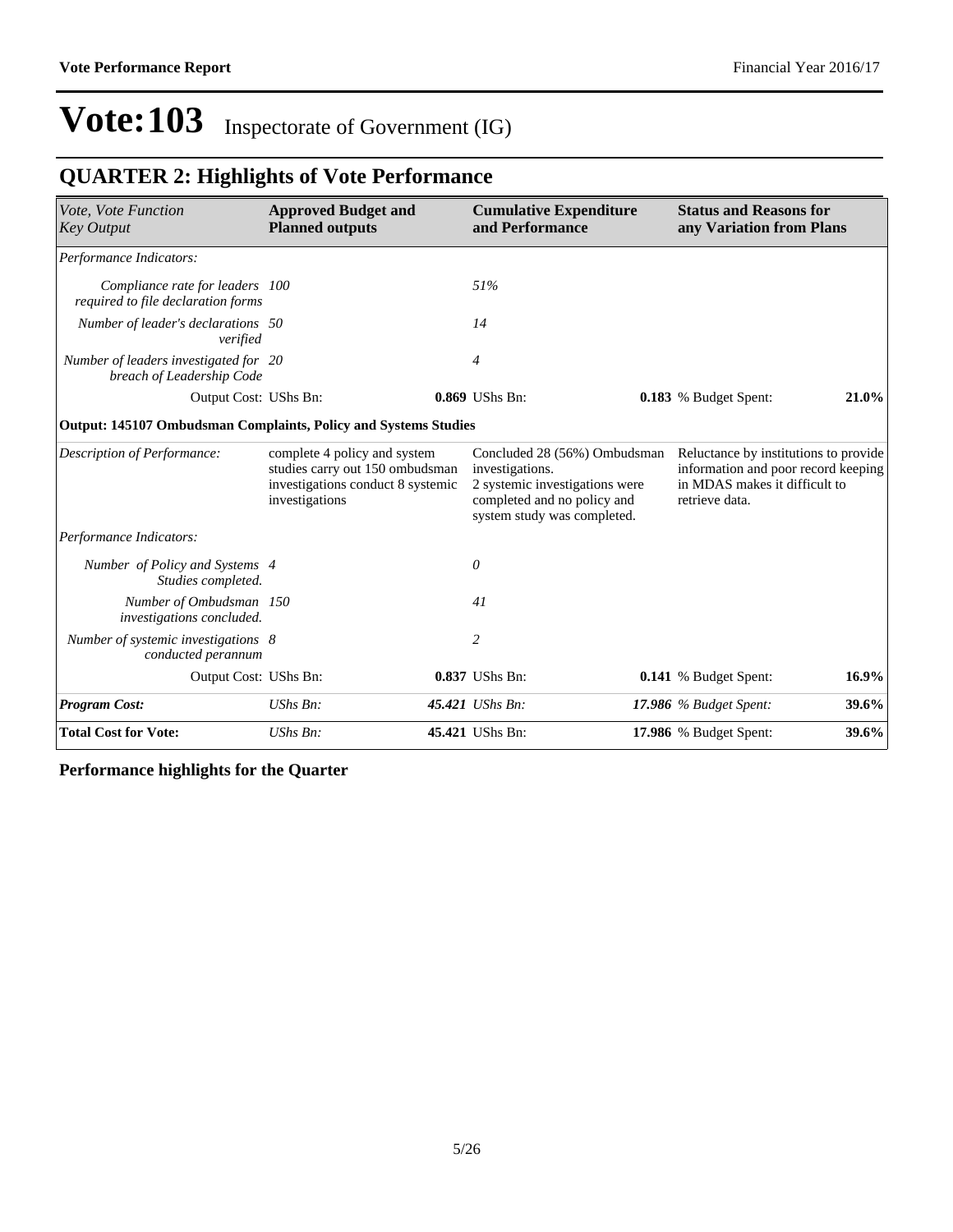### **QUARTER 2: Highlights of Vote Performance**

In the period under review, the IG received UGX 21.6 Billion  $(47.6%)$  and spent UGX 18.04 Billion  $(83.5%)$ . In addition, 50.0% of wage was released and 90.2% of the wage released was spent. 9.8% was not spent due to delayed recruitment. With regard to non wage 56.4% was released and 80.2% was spent. Overall 39.7% of the budget was spent.

- $(i)$  A total of 1447 complaints were registered; 695 at the Head Office and 752 in Regional Offices across the country.
- (ii) Concluded 1321 investigations; of these, 326 were conducted by Directorate of Special Investigations & III, 954 by Regional Offices and 41 by Directorate of Ombudsman Affairs ;
- (iii)  $4,426$  investigations are ongoing.
- (iv)Prosecuted 16 cases and obtained 11 convictions and 2 acquittals. The case conviction rate at the end of December 2016 was therefore 68.75% and
- $(v)$  27 out of the planned 30, (90%) verifications of leaders' declarations were conducted and 15 investigations into breaches of the Leadership Code Act were concluded out of the planned 20.
- (vi) Carried out 12 sensitisation workshops and 12 partnership trainings to create awareness about IG and its operations.

### *V3: Details of Releases and Expenditure*

#### **Table V3.1: GoU Releases and Expenditure by Output\***

| <b>Billion Uganda Shillings</b>                                          | Approved<br><b>Budget</b>                | <b>Released</b> | <b>Spent</b> | $%$ GoU<br><b>Budget</b><br><b>Released</b> | $%$ GoU<br><b>Budget</b><br><b>Spent</b> | $%$ GoU<br><b>Releases</b><br><b>Spent</b> |
|--------------------------------------------------------------------------|------------------------------------------|-----------------|--------------|---------------------------------------------|------------------------------------------|--------------------------------------------|
| Program 1451 Corruption investigation , Litigation &<br><b>Awareness</b> | 43.44                                    | 21.61           | 18.04        | 49.7%                                       | 41.5%                                    | 83.5%                                      |
| <b>Class: Outputs Provided</b>                                           | 40.51                                    | 21.28           | <b>17.99</b> | 52.5%                                       | 44.4%                                    | 84.5%                                      |
| 145101 Administration & Support services                                 | 27.93                                    | 14.28           | 13.24        | 51.1%                                       | 47.4%                                    | 92.7%                                      |
| 145102 Investigations/operations                                         | 2.11                                     | 1.12            | 0.61         | 53.3%                                       | 28.8%                                    | 54.2%                                      |
| 145103 Prosecutions & Civil Litigation                                   | 1.07                                     | 0.65            | 0.20         | 60.4%                                       | 18.6%                                    | 30.9%                                      |
| 145104 Education and Public Awareness                                    | 1.73                                     | 0.52            | 0.38         | 30.2%                                       | 21.7%                                    | 72.0%                                      |
| 145105 Decentralised Anti - corruption programmes                        | 5.97                                     | 3.61            | 3.24         | 60.4%                                       | 54.3%                                    | 89.8%                                      |
| 145106 Verification of Leaders' Declarations                             | 0.87                                     | 0.56            | 0.18         | 64.2%                                       | 21.0%                                    | 32.8%                                      |
| 145107 Ombudsman Complaints, Policy and Systems<br>Studies               | 0.84                                     | 0.55            | 0.14         | 65.1%                                       | 16.9%                                    | 25.9%                                      |
| <b>Class: Capital Purchases</b>                                          | 2.93                                     | 0.33            | 0.05         | 11.2%                                       | 1.9%                                     | 16.6%                                      |
| 145172 Government Buildings and Administrative<br>Infrastructure         | 2.50                                     | 0.22            | 0.01         | 8.8%                                        | 0.4%                                     | 5.1%                                       |
| 145175 Purchase of Motor Vehicles and Other Transport<br>Equipment       | 0.17                                     | 0.04            | 0.00         | 25.9%                                       | $0.0\%$                                  | $0.0\%$                                    |
| 145177 Purchase of Specialised Machinery & Equipment                     | $\frac{\partial}{\partial \hat{\delta}}$ | 0.04            | 0.02         | 25.0%                                       | 11.9%                                    | 47.7%                                      |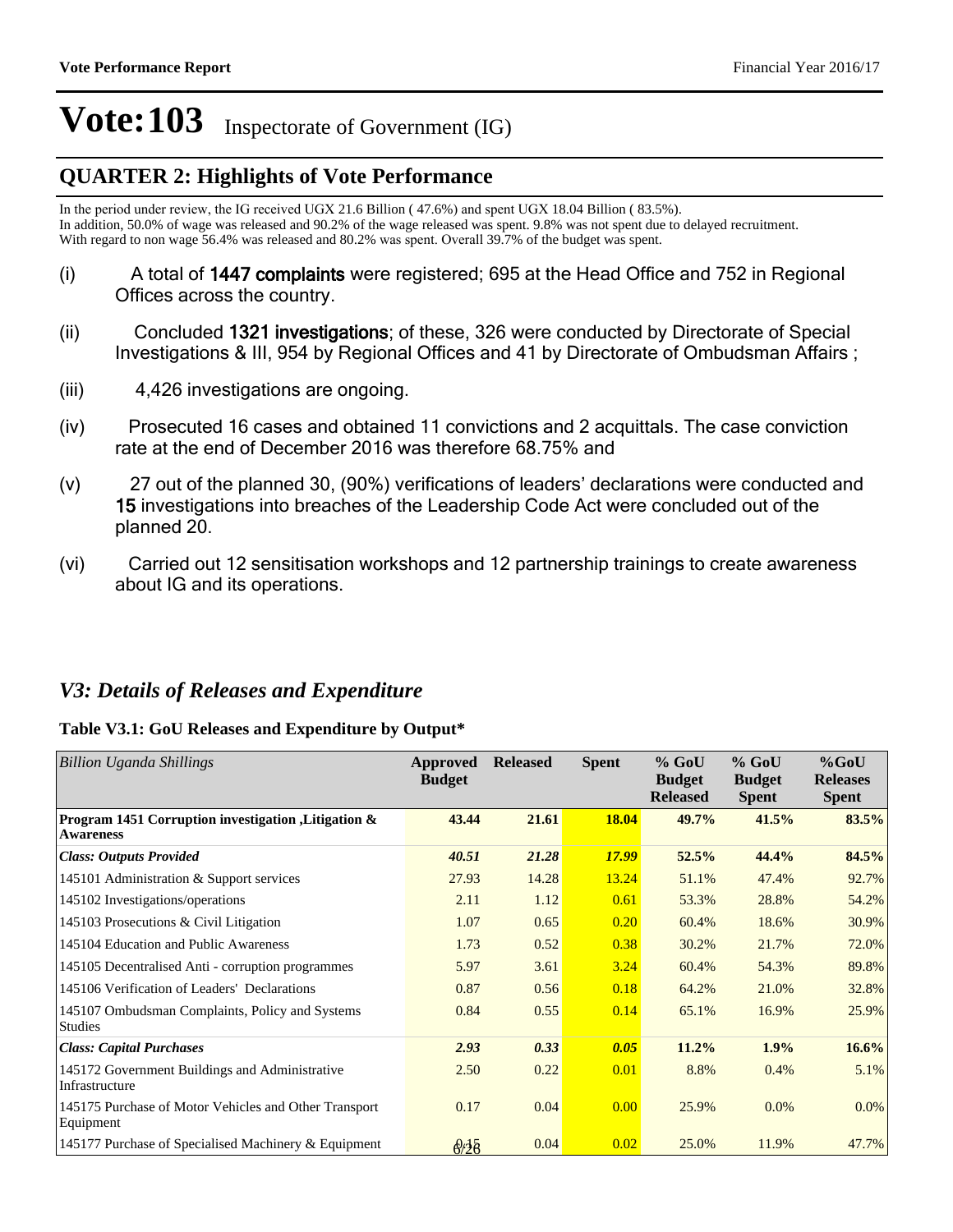## **QUARTER 2: Highlights of Vote Performance**

| <b>Billion Uganda Shillings</b>                                     | Approved<br><b>Budget</b> | <b>Released</b> | <b>Spent</b> | $%$ GoU<br><b>Budget</b><br><b>Released</b> | $%$ GoU<br><b>Budget</b><br><b>Spent</b> | $%$ GoU<br><b>Releases</b><br><b>Spent</b> |
|---------------------------------------------------------------------|---------------------------|-----------------|--------------|---------------------------------------------|------------------------------------------|--------------------------------------------|
| 145178 Purchase of Office and Residential Furniture and<br>Fittings | 0.11                      | 0.03            | 0.03         | 25.0%                                       | 23.0%                                    | 92.1%                                      |
| <b>Total for Vote</b>                                               | 43.44                     | 21.61           | 18.04        | $49.7\%$                                    | 41.5%                                    | 83.5%                                      |

#### **Table V3.2: 2016/17 GoU Expenditure by Item**

| <b>Billion Uganda Shillings</b>                          | <b>Approved</b><br><b>Budget</b> | <b>Released</b> | <b>Spent</b> | % GoU<br><b>Budget</b><br><b>Released</b> | % GoU<br><b>Budget</b><br><b>Spent</b> | %GoU<br><b>Releases</b><br><b>Spent</b> |
|----------------------------------------------------------|----------------------------------|-----------------|--------------|-------------------------------------------|----------------------------------------|-----------------------------------------|
| <b>Class: Outputs Provided</b>                           | 40.51                            | 21.28           | <b>17.99</b> | 52.5%                                     | 44.4%                                  | 84.5%                                   |
| 211103 Allowances                                        | 3.37                             | 1.67            | 1.64         | 49.7%                                     | 48.6%                                  | 97.7%                                   |
| 211104 Statutory salaries                                | 19.79                            | 9.89            | 8.92         | 50.0%                                     | 45.1%                                  | 90.2%                                   |
| 212101 Social Security Contributions                     | 2.14                             | 0.72            | 0.60         | 33.7%                                     | 28.2%                                  | 83.7%                                   |
| 213001 Medical expenses (To employees)                   | 0.02                             | 0.00            | 0.00         | 25.0%                                     | 25.0%                                  | 100.0%                                  |
| 213002 Incapacity, death benefits and funeral expenses   | 0.01                             | 0.00            | 0.00         | 25.0%                                     | 25.0%                                  | 100.0%                                  |
| 213004 Gratuity Expenses                                 | 5.40                             | 5.40            | 3.43         | 100.0%                                    | 63.5%                                  | 63.5%                                   |
| 221001 Advertising and Public Relations                  | 0.08                             | 0.02            | 0.02         | 25.0%                                     | 22.1%                                  | 88.3%                                   |
| 221002 Workshops and Seminars                            | 0.55                             | 0.16            | 0.11         | 28.8%                                     | 19.0%                                  | 66.1%                                   |
| 221003 Staff Training                                    | 0.33                             | 0.09            | 0.09         | 28.1%                                     | 26.9%                                  | 95.9%                                   |
| 221004 Recruitment Expenses                              | 0.01                             | 0.00            | 0.00         | 25.0%                                     | 25.0%                                  | 100.0%                                  |
| 221006 Commissions and related charges                   | 0.19                             | 0.08            | 0.07         | 41.7%                                     | 39.7%                                  | 95.4%                                   |
| 221007 Books, Periodicals & Newspapers                   | 0.08                             | 0.02            | 0.02         | 25.0%                                     | 21.7%                                  | 86.6%                                   |
| 221008 Computer supplies and Information Technology (IT) | 0.20                             | 0.05            | 0.05         | 25.0%                                     | 25.0%                                  | 100.0%                                  |
| 221009 Welfare and Entertainment                         | 0.16                             | 0.08            | 0.08         | 50.0%                                     | 49.9%                                  | 99.8%                                   |
| 221010 Special Meals and Drinks                          | 0.05                             | 0.02            | 0.02         | 50.0%                                     | 50.0%                                  | 100.0%                                  |
| 221011 Printing, Stationery, Photocopying and Binding    | 0.19                             | 0.05            | 0.04         | 25.0%                                     | 23.6%                                  | 94.6%                                   |
| 221012 Small Office Equipment                            | 0.02                             | 0.00            | 0.00         | 25.0%                                     | 23.1%                                  | 92.4%                                   |
| 221017 Subscriptions                                     | 0.05                             | 0.01            | 0.01         | 25.0%                                     | 25.0%                                  | 100.0%                                  |
| 222001 Telecommunications                                | 0.29                             | 0.10            | 0.09         | 34.0%                                     | 29.5%                                  | 86.7%                                   |
| 222002 Postage and Courier                               | 0.01                             | 0.00            | 0.00         | 25.0%                                     | 25.0%                                  | 100.0%                                  |
| 222003 Information and communications technology (ICT)   | 0.06                             | 0.01            | 0.01         | 25.0%                                     | 25.0%                                  | 100.0%                                  |
| 223001 Property Expenses                                 | 0.00                             | 0.00            | 0.00         | 25.0%                                     | 0.0%                                   | 0.0%                                    |
| 223003 Rent – (Produced Assets) to private entities      | 2.48                             | 1.24            | 1.22         | 50.0%                                     | 49.3%                                  | 98.7%                                   |
| 223004 Guard and Security services                       | 0.02                             | 0.01            | 0.01         | 25.0%                                     | 24.7%                                  | 98.6%                                   |
| 223005 Electricity                                       | 0.12                             | 0.02            | 0.01         | 19.2%                                     | 11.3%                                  | 58.7%                                   |
| 223006 Water                                             | 0.02                             | 0.00            | 0.00         | 25.0%                                     | 25.0%                                  | 100.0%                                  |
| 223007 Other Utilities- (fuel, gas, firewood, charcoal)  | 0.00                             | 0.00            | 0.00         | 25.0%                                     | 25.0%                                  | 100.0%                                  |
| 224003 Classified Expenditure                            | 0.15                             | 0.07            | 0.07         | 50.0%                                     | 49.8%                                  | 99.6%                                   |
| 225001 Consultancy Services- Short term                  | 0.08                             | 0.02            | 0.02         | 25.0%                                     | 25.0%                                  | 100.0%                                  |
| 227001 Travel inland                                     | 3.02                             | 1.09            | 1.08         | 36.0%                                     | 35.6%                                  | 98.8%                                   |
| 227002 Travel abroad                                     | 0.14                             | 0.03            | 0.03         | 25.0%                                     | 25.0%                                  | 100.0%                                  |
| 227004 Fuel, Lubricants and Oils                         | 0.75                             | 0.20            | 0.17         | 26.6%                                     | 23.3%                                  | 87.5%                                   |
| 228001 Maintenance - Civil                               | $\frac{7}{26}$                   | 0.03            | 0.03         | 50.0%                                     | 49.3%                                  | 98.5%                                   |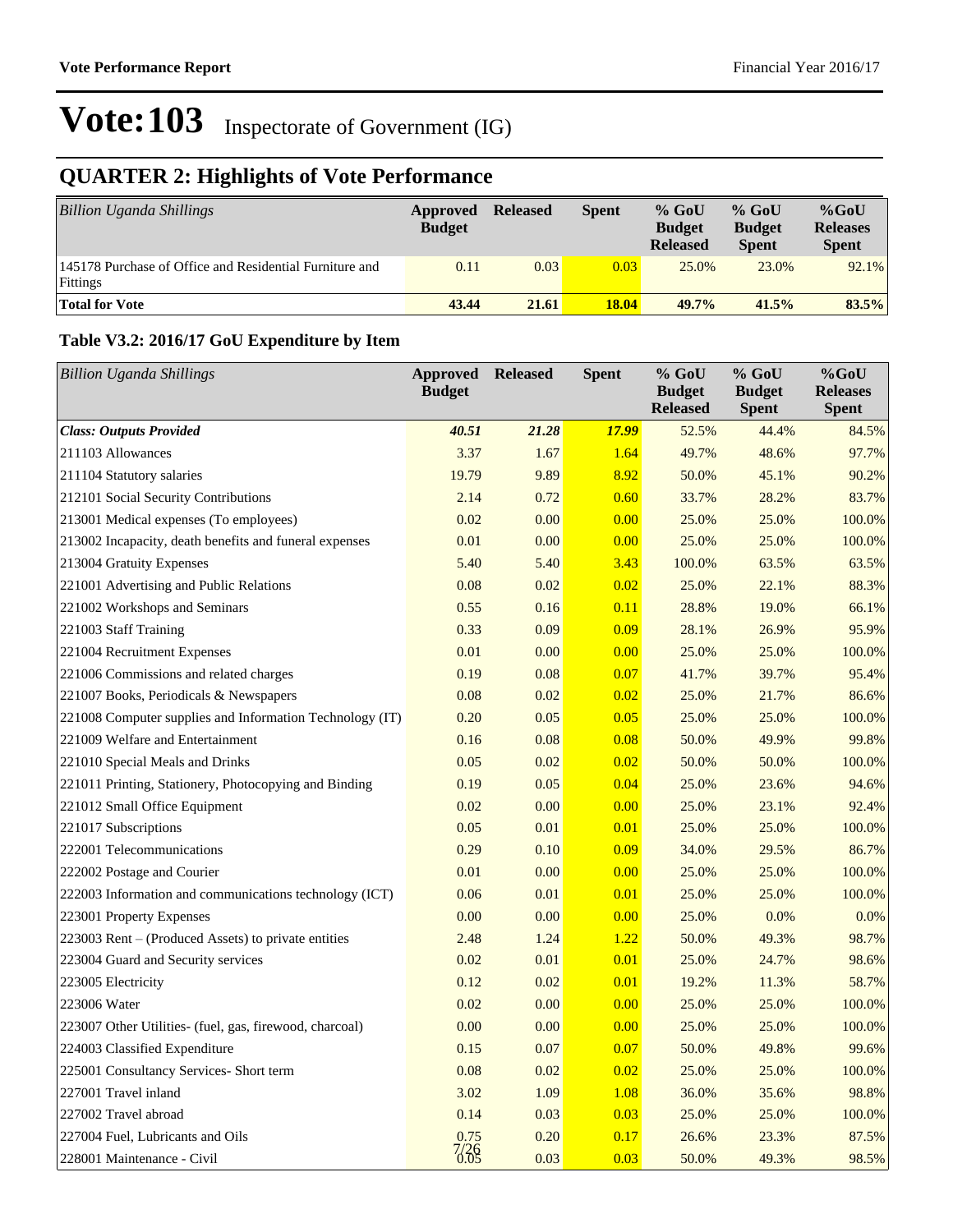## **QUARTER 2: Highlights of Vote Performance**

| 228002 Maintenance - Vehicles                                           | 0.62  | 0.14  | 0.10         | 23.1% | 15.9%   | 69.0%    |
|-------------------------------------------------------------------------|-------|-------|--------------|-------|---------|----------|
| 228003 Maintenance – Machinery, Equipment & Furniture                   | 0.05  | 0.01  | 0.01         | 25.0% | 24.9%   | 99.5%    |
| 282101 Donations                                                        | 0.01  | 0.00  | 0.00         | 25.0% | 25.0%   | 100.0%   |
| Class: Capital Purchases                                                | 2.93  | 0.33  | 0.05         | 11.2% | 1.9%    | $16.6\%$ |
| $ 281503$ Engineering and Design Studies & Plans for capital<br>  works | 2.50  | 0.22  | 0.01         | 8.8%  | $0.4\%$ | $5.1\%$  |
| 312201 Transport Equipment                                              | 0.17  | 0.04  | 0.00         | 25.9% | $0.0\%$ | $0.0\%$  |
| 312202 Machinery and Equipment                                          | 0.15  | 0.04  | 0.02         | 25.0% | 11.9%   | 47.7%    |
| $ 312203$ Furniture & Fixtures                                          | 0.11  | 0.03  | 0.03         | 25.0% | 23.0%   | $92.1\%$ |
| <b>Total for Vote</b>                                                   | 43.44 | 21.61 | <b>18.04</b> | 49.7% | 41.5%   | 83.5%    |

#### **Table V3.3: GoU Releases and Expenditure by Project and Programme\***

| Billion Uganda Shillings                                                 | Approved<br><b>Budget</b> | <b>Released</b> | <b>Spent</b> | $%$ GoU<br><b>Budget</b><br><b>Released</b> | $%$ GoU<br><b>Budget</b><br><b>Spent</b> | $%$ GoU<br><b>Releases</b><br><b>Spent</b> |
|--------------------------------------------------------------------------|---------------------------|-----------------|--------------|---------------------------------------------|------------------------------------------|--------------------------------------------|
| Program 1451 Corruption investigation , Litigation &<br><b>Awareness</b> | 43.44                     | 21.61           | <b>18.04</b> | 49.7%                                       | 41.5%                                    | 83.5%                                      |
| Recurrent SubProgrammes                                                  |                           |                 |              |                                             |                                          |                                            |
| 01 Statutory                                                             | 39.51                     | 21.02           | 17.84        | 53.2%                                       | 45.2%                                    | 84.9%                                      |
| <b>Development Projects</b>                                              |                           |                 |              |                                             |                                          |                                            |
| 0354 Support to IGG                                                      | 3.93                      | 0.59            | 0.20         | 14.9%                                       | 5.1%                                     | 34.3%                                      |
| <b>Total for Vote</b>                                                    | 43.44                     | 21.61           | 18.04        | 49.7%                                       | 41.5%                                    | 83.5%                                      |

#### **Table V3.4: External Financing Releases and Expenditure by Sub Programme**

| Billion Uganda Shillings                                                             | Approved<br><b>Budget</b> | <b>Released</b> | <b>Spent</b>      | % Budget<br><b>Released</b> | % Budget<br><b>Spent</b> | %Releases<br><b>Spent</b> |
|--------------------------------------------------------------------------------------|---------------------------|-----------------|-------------------|-----------------------------|--------------------------|---------------------------|
| <b>Program</b> : 1451 Corruption investigation , Litigation $\&$<br><b>Awareness</b> | 1.98                      | 0.00            | 0.00              | $0.0\%$                     | $0.0\%$                  | $0.0\%$                   |
| Development Projects.                                                                |                           |                 |                   |                             |                          |                           |
| $ 0354$ Support to IGG                                                               | 1.98                      | 0.00            | 0.00              | $0.0\%$                     | $0.0\%$                  | $0.0\%$                   |
| <b>Grand Total:</b>                                                                  | 1.98                      | 0.00            | 0.00 <sub>1</sub> | $0.0\%$                     | $0.0\%$                  | $0.0\%$                   |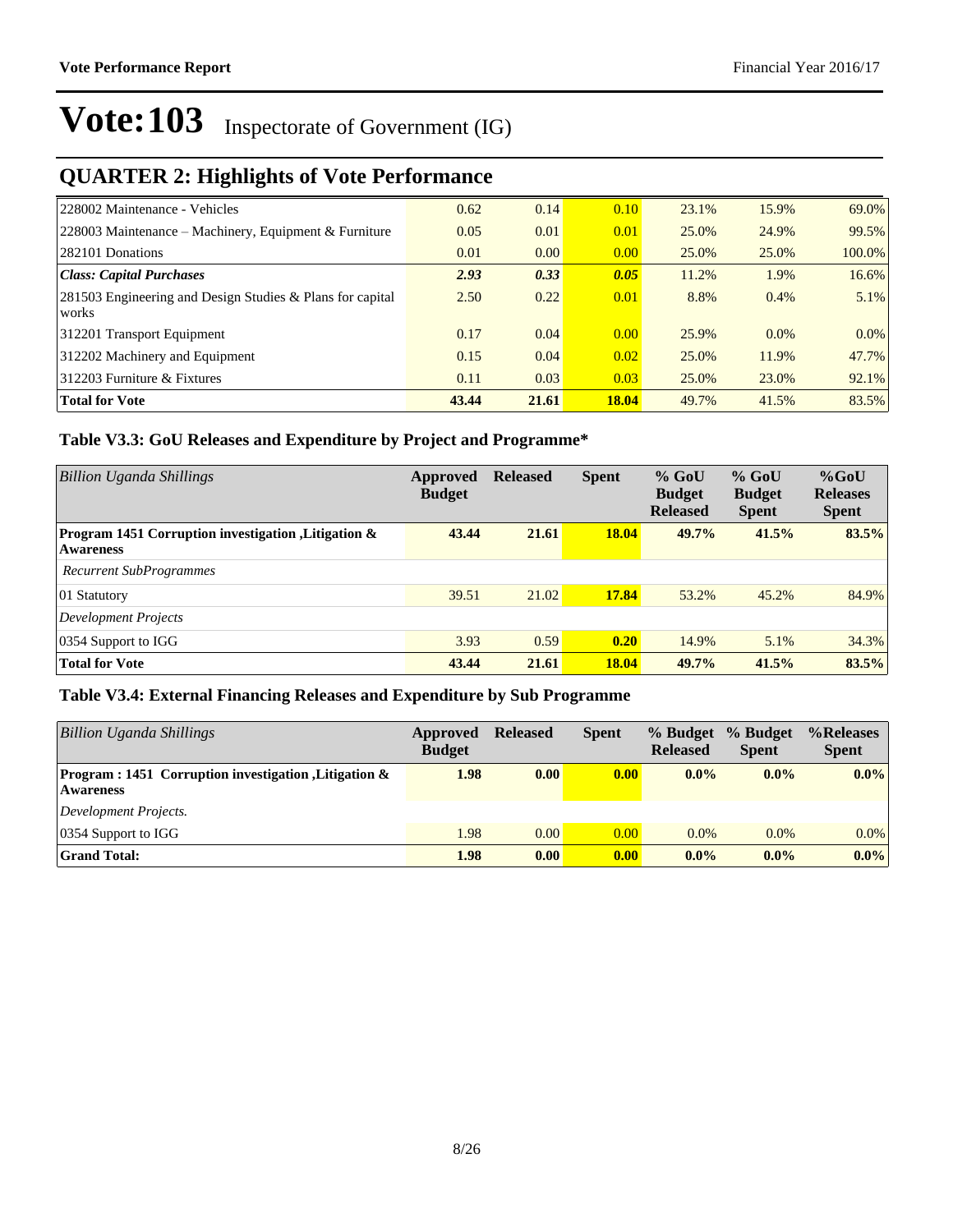### **QUARTER 2: Cumulative Outputs and Expenditure by End of Quarter**

| <b>Annual Planned Outputs</b>                                            | <b>Cumulative Outputs Achieved by</b><br><b>End of Quarter</b> | <b>Cumulative Expenditures made by</b><br>the End of the Quarter to<br><b>Deliver Cumulative Outputs</b> | <b>UShs</b><br><i>Thousand</i> |  |  |
|--------------------------------------------------------------------------|----------------------------------------------------------------|----------------------------------------------------------------------------------------------------------|--------------------------------|--|--|
| <b>Program: 51 Corruption investigation , Litigation &amp; Awareness</b> |                                                                |                                                                                                          |                                |  |  |
| <b>Recurrent Programmes</b>                                              |                                                                |                                                                                                          |                                |  |  |
| <b>Subprogram: 01 Statutory</b>                                          |                                                                |                                                                                                          |                                |  |  |
| <b>Outputs Provided</b>                                                  |                                                                |                                                                                                          |                                |  |  |

**Output: 01 Administration & Support services**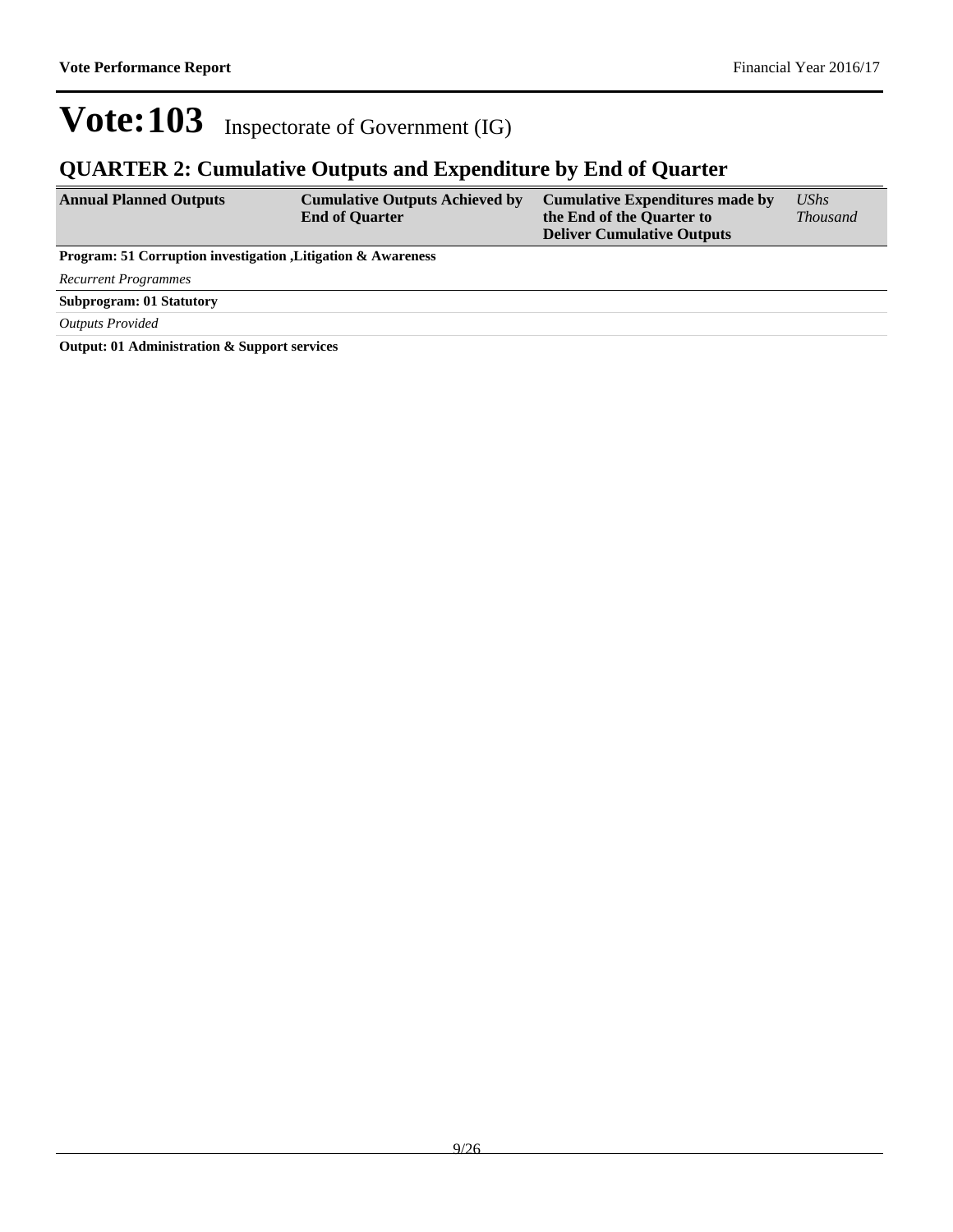### **QUARTER 2: Cumulative Outputs and Expenditure by End of Quarter**

| <b>Annual Planned Outputs</b>                                        | <b>Cumulative Outputs Achieved by</b><br><b>End of Quarter</b> | <b>Cumulative Expenditures made by</b><br>the End of the Quarter to<br><b>Deliver Cumulative Outputs</b> | <b>UShs</b><br><b>Thousand</b> |
|----------------------------------------------------------------------|----------------------------------------------------------------|----------------------------------------------------------------------------------------------------------|--------------------------------|
| 30 officers trained in investigation,                                | 20 inspectorate officers were trained in                       | <b>Item</b>                                                                                              | <b>Spent</b>                   |
| prosecution, supervision and record<br>management and report writing | Financial Investigations and asset<br>Recovery.                | 211103 Allowances                                                                                        | 625,058                        |
|                                                                      |                                                                | 211104 Statutory salaries                                                                                | 8,920,570                      |
| Goods, services & works procured                                     |                                                                | 212101 Social Security Contributions                                                                     | 220,412                        |
| Recruitment of inspectorate officers and                             |                                                                | 213001 Medical expenses (To employees)                                                                   | 3,750                          |
| drivers                                                              | expenses                                                       | 213002 Incapacity, death benefits and funeral                                                            | 1,250                          |
|                                                                      |                                                                | 213004 Gratuity Expenses                                                                                 | 1,833,179                      |
|                                                                      |                                                                | 221001 Advertising and Public Relations                                                                  | 17,760                         |
|                                                                      |                                                                | 221002 Workshops and Seminars                                                                            | 12,500                         |
|                                                                      |                                                                | 221003 Staff Training                                                                                    | 87,668                         |
|                                                                      |                                                                | 221004 Recruitment Expenses                                                                              | 3,500                          |
|                                                                      |                                                                | 221006 Commissions and related charges                                                                   | 73,767                         |
|                                                                      |                                                                | 221007 Books, Periodicals & Newspapers                                                                   | 18,247                         |
|                                                                      |                                                                | 221008 Computer supplies and Information<br>Technology (IT)                                              | 11,497                         |
|                                                                      |                                                                | 221009 Welfare and Entertainment                                                                         | 44,216                         |
|                                                                      |                                                                | 221010 Special Meals and Drinks                                                                          | 22,500                         |
|                                                                      |                                                                | 221011 Printing, Stationery, Photocopying and<br>Binding                                                 | 27,683                         |
|                                                                      |                                                                | 221012 Small Office Equipment                                                                            | 1,350                          |
|                                                                      |                                                                | 221017 Subscriptions                                                                                     | 13,326                         |
|                                                                      |                                                                | 222001 Telecommunications                                                                                | 80,784                         |
|                                                                      |                                                                | 222002 Postage and Courier                                                                               | 1,880                          |
|                                                                      |                                                                | 222003 Information and communications<br>technology (ICT)                                                | 14,696                         |
|                                                                      |                                                                | 223003 Rent – (Produced Assets) to private<br>entities                                                   | 1,031,901                      |
|                                                                      |                                                                | 223004 Guard and Security services                                                                       | 1,770                          |
|                                                                      |                                                                | 223005 Electricity                                                                                       | 10,628                         |
|                                                                      |                                                                | 224003 Classified Expenditure                                                                            | 17,700                         |
|                                                                      |                                                                | 225001 Consultancy Services- Short term                                                                  | 20,025                         |
|                                                                      |                                                                | 227001 Travel inland                                                                                     | 25,388                         |
|                                                                      |                                                                | 227002 Travel abroad                                                                                     | 34,519                         |
|                                                                      |                                                                | 227004 Fuel, Lubricants and Oils                                                                         | 24,950                         |
|                                                                      |                                                                | 228001 Maintenance - Civil                                                                               | 6,191                          |
|                                                                      |                                                                | 228002 Maintenance - Vehicles                                                                            | 16,662                         |
|                                                                      |                                                                | 228003 Maintenance - Machinery, Equipment<br>& Furniture                                                 | 13,500                         |
|                                                                      |                                                                | 282101 Donations                                                                                         | 2,810                          |

*Reasons for Variation in performance*

Other training is planned for Q3 and Q4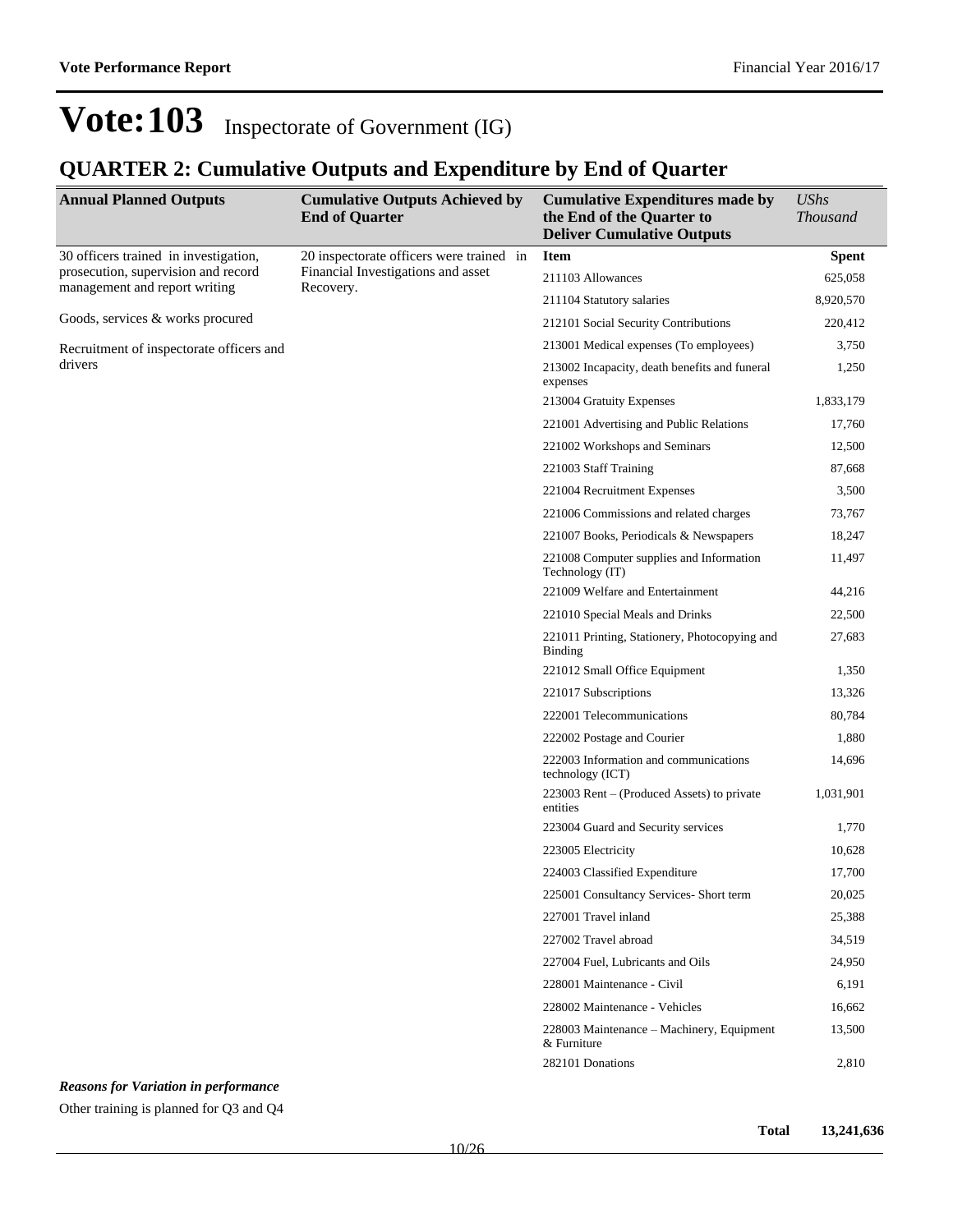### **QUARTER 2: Cumulative Outputs and Expenditure by End of Quarter**

| <b>Annual Planned Outputs</b>                                                                                                                                                            | <b>Cumulative Outputs Achieved by</b><br><b>End of Quarter</b> | <b>Cumulative Expenditures made by</b><br>the End of the Quarter to<br><b>Deliver Cumulative Outputs</b> | <b>UShs</b><br><i>Thousand</i> |
|------------------------------------------------------------------------------------------------------------------------------------------------------------------------------------------|----------------------------------------------------------------|----------------------------------------------------------------------------------------------------------|--------------------------------|
|                                                                                                                                                                                          |                                                                | Wage Recurrent                                                                                           | 8,920,570                      |
|                                                                                                                                                                                          |                                                                | Non Wage Recurrent                                                                                       | 4,321,067                      |
|                                                                                                                                                                                          |                                                                | AIA                                                                                                      | $\overline{0}$                 |
| <b>Output: 02 Investigations/operations</b>                                                                                                                                              |                                                                |                                                                                                          |                                |
| 85% of corruption complaints                                                                                                                                                             | 108.8% Corruption complaints were                              | <b>Item</b>                                                                                              | <b>Spent</b>                   |
| investigated and completed<br>investigated and completed. 6 followup<br>inspection reports were issued.•<br>Concluded 35 backlog cases; 10 DSI, III<br>Undertake 3 follow-ups on project |                                                                | 211103 Allowances                                                                                        | 218,252                        |
|                                                                                                                                                                                          | 212101 Social Security Contributions                           | 77,181                                                                                                   |                                |
| inspection/monitoring recommendations.                                                                                                                                                   | and 16 Ombudsman Affairs                                       | 221008 Computer supplies and Information<br>Technology (IT)                                              | 37,733                         |
| 70% of backlog cases completed                                                                                                                                                           |                                                                | 221009 Welfare and Entertainment                                                                         | 2,466                          |
|                                                                                                                                                                                          |                                                                | 221011 Printing, Stationery, Photocopying and<br>Binding                                                 | 1,493                          |
|                                                                                                                                                                                          |                                                                | 223004 Guard and Security services                                                                       | 858                            |
|                                                                                                                                                                                          |                                                                | 224003 Classified Expenditure                                                                            | 30,000                         |
|                                                                                                                                                                                          |                                                                | 227001 Travel inland                                                                                     | 166,569                        |
|                                                                                                                                                                                          |                                                                | 227004 Fuel, Lubricants and Oils                                                                         | 45,278                         |
|                                                                                                                                                                                          |                                                                | 228002 Maintenance - Vehicles                                                                            | 28,397                         |

#### *Reasons for Variation in performance*

The IG designed and approved a policy on management of backlog cases. This will help to improve performance against this target in subsequent quarters.

| <b>Total</b>                                          | 608,227  |
|-------------------------------------------------------|----------|
| Wage Recurrent                                        | $\Omega$ |
| Non Wage Recurrent                                    | 608,227  |
| AIA                                                   | $\Omega$ |
| <b>Output: 03 Prosecutions &amp; Civil Litigation</b> |          |

| 15 corruption cases completed and  | Concluded prosecutions of 23 (92 %)<br><b>Item</b><br>cases out of half year target of 25.<br>211103 Allowances<br>Concluded 7 Judicial Review cases out of<br>212101 Social Security Contributions<br>the half year target of 6.<br>221009 Welfare and Entertainment<br>221011 Printing, Stationery, Photocopying and<br>Binding<br>223004 Guard and Security services |                               | <b>Spent</b> |
|------------------------------------|-------------------------------------------------------------------------------------------------------------------------------------------------------------------------------------------------------------------------------------------------------------------------------------------------------------------------------------------------------------------------|-------------------------------|--------------|
| prosecuted.                        |                                                                                                                                                                                                                                                                                                                                                                         |                               | 72,723       |
| 3 judicial review cases concluded. |                                                                                                                                                                                                                                                                                                                                                                         |                               | 67,487       |
|                                    |                                                                                                                                                                                                                                                                                                                                                                         |                               | 2,777        |
|                                    |                                                                                                                                                                                                                                                                                                                                                                         |                               | 1,566        |
|                                    |                                                                                                                                                                                                                                                                                                                                                                         |                               | 858          |
|                                    |                                                                                                                                                                                                                                                                                                                                                                         | 227001 Travel inland          | 44,962       |
|                                    |                                                                                                                                                                                                                                                                                                                                                                         | 228002 Maintenance - Vehicles | 8.767        |

#### *Reasons for Variation in performance*

Numerous adjournments and delay to hear cases on appeal by Court of Appeal affected realization of this indicator.

| $\boldsymbol{0}$<br>Wage Recurrent<br>199,140<br>Non Wage Recurrent |
|---------------------------------------------------------------------|
|                                                                     |
|                                                                     |
| $\mathbf{0}$<br>AIA                                                 |

**Output: 04 Education and Public Awareness**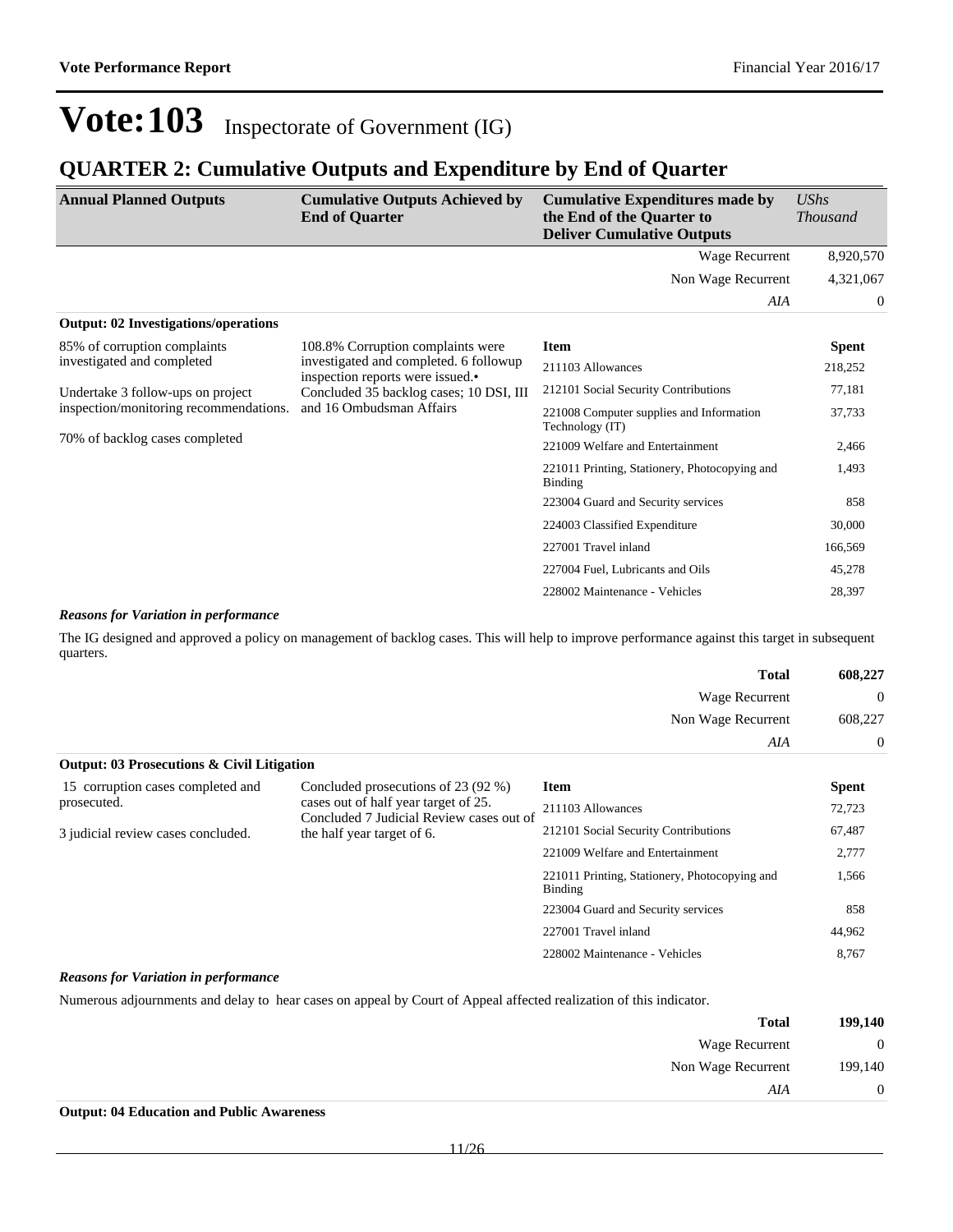### **QUARTER 2: Cumulative Outputs and Expenditure by End of Quarter**

| <b>Annual Planned Outputs</b>              | <b>Cumulative Outputs Achieved by</b><br><b>End of Quarter</b> | <b>Cumulative Expenditures made by</b><br>the End of the Quarter to<br><b>Deliver Cumulative Outputs</b> | <b>UShs</b><br><i>Thousand</i> |
|--------------------------------------------|----------------------------------------------------------------|----------------------------------------------------------------------------------------------------------|--------------------------------|
| 3 sensitization programmes conducted       | Conducted 9 sensitization workshops and Item                   |                                                                                                          | <b>Spent</b>                   |
| 5 partnerships and institutions supported. | supported 13 partnerships.<br>developed 4 IEC materials.       | 211103 Allowances                                                                                        | 49,554                         |
| Develop and disseminate 4 IEC Sets         | 212101 Social Security Contributions                           | 38,463                                                                                                   |                                |
|                                            | 221002 Workshops and Seminars                                  | 87,438                                                                                                   |                                |
|                                            | 221009 Welfare and Entertainment                               | 5,702                                                                                                    |                                |
|                                            | 221011 Printing, Stationery, Photocopying and<br>Binding       | 2,165                                                                                                    |                                |
|                                            |                                                                | 223004 Guard and Security services                                                                       | 858                            |
|                                            |                                                                | 227001 Travel inland                                                                                     | 25,698                         |
|                                            |                                                                | 227004 Fuel, Lubricants and Oils                                                                         | 14,310                         |
|                                            |                                                                | 228002 Maintenance - Vehicles                                                                            | 5,251                          |

#### *Reasons for Variation in performance*

The Inspectorate of Government is on target to meet this objective.

| 229,441          | <b>Total</b>       |  |
|------------------|--------------------|--|
| $\boldsymbol{0}$ | Wage Recurrent     |  |
| 229,441          | Non Wage Recurrent |  |
| $\overline{0}$   | AIA                |  |

| <b>Output: 05 Decentralised Anti - corruption programmes</b>             |                                                                        |                                                           |              |
|--------------------------------------------------------------------------|------------------------------------------------------------------------|-----------------------------------------------------------|--------------|
| 90% of corruption complaints<br>investigated and completed.              | 146.8% corruption complaints<br>investigated and completed. Inspected/ | <b>Item</b>                                               | <b>Spent</b> |
|                                                                          |                                                                        | 211103 Allowances                                         | 494,533      |
| Undertake 3 follow-ups on IG                                             | monitored 345 project recommendations.<br>Recovered UGX 216, 308,559.  | 212101 Social Security Contributions                      | 108,448      |
| recommendations                                                          |                                                                        | 213004 Gratuity Expenses                                  | 1,596,232    |
| Recommend recovery of 50% of funds<br>from MDALGs during investigations. |                                                                        | 221009 Welfare and Entertainment                          | 20,000       |
| Number of projects inspected/monitored                                   |                                                                        | 221011 Printing, Stationery, Photocopying and<br>Binding  | 9,900        |
| 50                                                                       |                                                                        | 221012 Small Office Equipment                             | 2,603        |
|                                                                          |                                                                        | 222001 Telecommunications                                 | 5,692        |
|                                                                          |                                                                        | 222002 Postage and Courier                                | 1,480        |
|                                                                          |                                                                        | 223003 Rent – (Produced Assets) to private<br>entities    | 192,709      |
|                                                                          |                                                                        | 223004 Guard and Security services                        | 1,400        |
|                                                                          |                                                                        | 223005 Electricity                                        | 3,000        |
|                                                                          |                                                                        | 223006 Water                                              | 3,840        |
|                                                                          |                                                                        | 223007 Other Utilities (fuel, gas, firewood,<br>charcoal) | 624          |
|                                                                          |                                                                        | 224003 Classified Expenditure                             | 15,600       |
|                                                                          |                                                                        | 227001 Travel inland                                      | 735,063      |
|                                                                          |                                                                        | 227004 Fuel, Lubricants and Oils                          | 15,717       |
|                                                                          |                                                                        | 228001 Maintenance - Civil                                | 18,838       |
|                                                                          |                                                                        | 228002 Maintenance - Vehicles                             | 11,661       |

*Reasons for Variation in performance*

The IG has recruited and deployed additional staff to regional offices and this has bolstered their performance.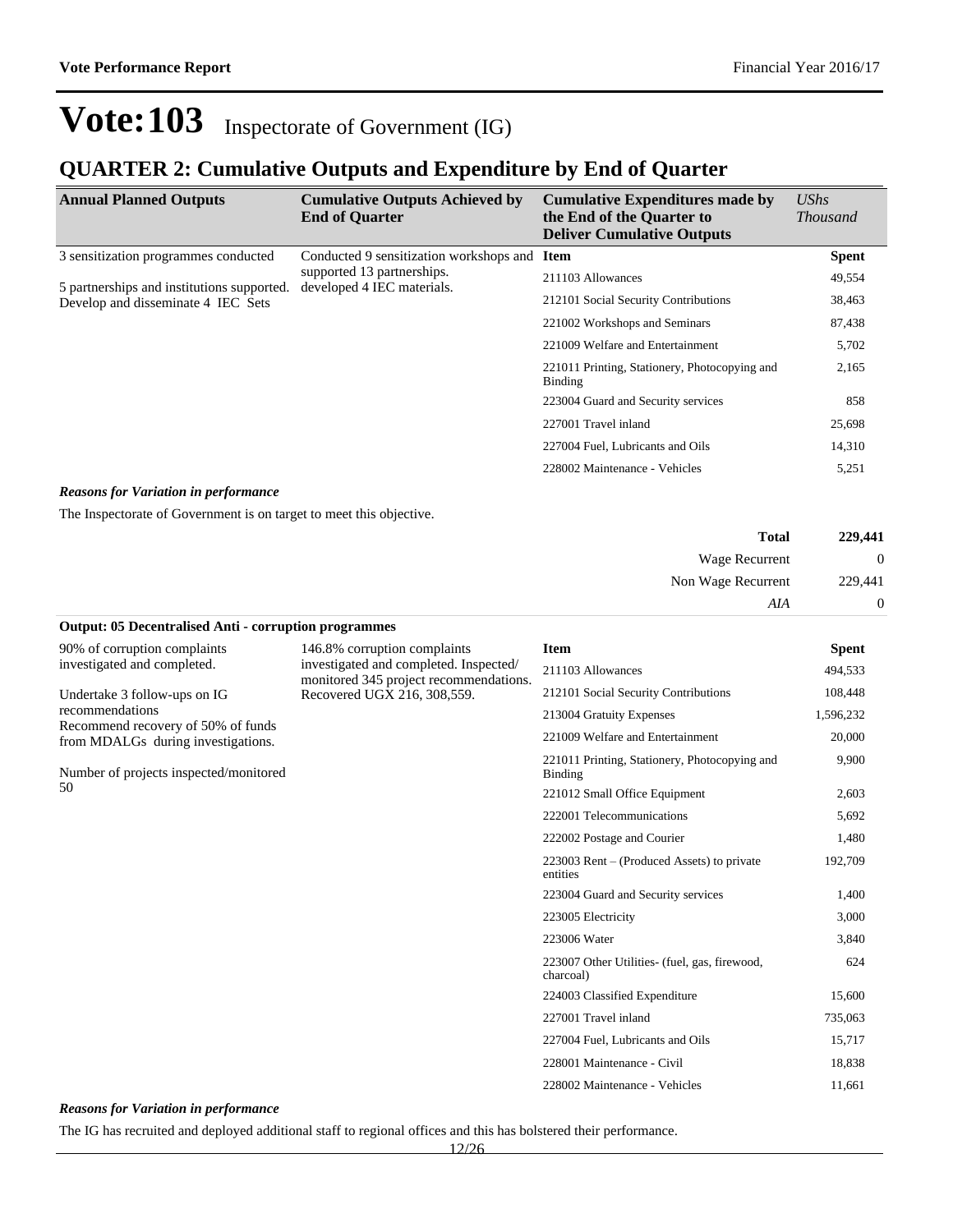### **QUARTER 2: Cumulative Outputs and Expenditure by End of Quarter**

| <b>Annual Planned Outputs</b>                           | <b>Cumulative Outputs Achieved by</b><br><b>End of Quarter</b>                                               | <b>Cumulative Expenditures made by</b><br>the End of the Quarter to<br><b>Deliver Cumulative Outputs</b> | <b>UShs</b><br><i>Thousand</i> |
|---------------------------------------------------------|--------------------------------------------------------------------------------------------------------------|----------------------------------------------------------------------------------------------------------|--------------------------------|
|                                                         |                                                                                                              | <b>Total</b>                                                                                             | 3,237,341                      |
|                                                         |                                                                                                              | Wage Recurrent                                                                                           | $\overline{0}$                 |
|                                                         |                                                                                                              | Non Wage Recurrent                                                                                       | 3,237,341                      |
|                                                         |                                                                                                              | AIA                                                                                                      | $\Omega$                       |
| <b>Output: 06 Verification of Leaders' Declarations</b> |                                                                                                              |                                                                                                          |                                |
| 100% compliance rate for leaders                        | The IG is updating its register to enable                                                                    | <b>Item</b>                                                                                              | <b>Spent</b>                   |
| required to file declaration forms.                     | leaders declare online. By the end of                                                                        | 211103 Allowances                                                                                        | 66,078                         |
| Verify 12 leader's declarations                         | Quarter 2, a total of 312 government<br>institutions had been sent letters to submit                         | 212101 Social Security Contributions                                                                     | 55,543                         |
|                                                         | their updated lists. 159 institutions have                                                                   | 221009 Welfare and Entertainment                                                                         | 2,744                          |
| Investigate 5 breaches of Leadership<br>Code.           | so far responded representing 51%.<br>Concluded 24 (96%) verifications out of<br>the quarterly target of 25. | 221011 Printing, Stationery, Photocopying and<br><b>Binding</b>                                          | 1,517                          |
|                                                         | 15 investigations into breaches of the                                                                       | 224003 Classified Expenditure                                                                            | 9,000                          |
|                                                         | Leadership Code were concluded out of<br>the quarterly target of 10.                                         | 227001 Travel inland                                                                                     | 29,423                         |
|                                                         |                                                                                                              | 227004 Fuel, Lubricants and Oils                                                                         | 14,829                         |
|                                                         |                                                                                                              | 228002 Maintenance - Vehicles                                                                            | 3,700                          |

#### *Reasons for Variation in performance*

The IG has finalized initial activities like training and procurement of support equipment in preparation for declarations in Q3.

| 182,835        | <b>Total</b>       |
|----------------|--------------------|
| $\overline{0}$ | Wage Recurrent     |
| 182,835        | Non Wage Recurrent |
| $\overline{0}$ | AIA                |

| <b>Output: 07 Ombudsman Complaints, Policy and Systems Studies</b> |                                                                                                                                                   |                                      |              |  |
|--------------------------------------------------------------------|---------------------------------------------------------------------------------------------------------------------------------------------------|--------------------------------------|--------------|--|
| Investigate and conclude 35 ombudsman                              | Concluded 41 (41%) Ombudsman                                                                                                                      | Item                                 | <b>Spent</b> |  |
| cases                                                              | investigations out of target of 100.<br>Completed 2 systemic investigations and<br>no policy and system study was<br>completed during the period. | 211103 Allowances                    | 50,811       |  |
| Conduct 2 systemic investigations                                  |                                                                                                                                                   | 212101 Social Security Contributions | 36,148       |  |
| Complete 1 policy and system studies.                              |                                                                                                                                                   | 221009 Welfare and Entertainment     | 2,387        |  |
|                                                                    | 221011 Printing, Stationery, Photocopying and<br>Binding                                                                                          | 405                                  |              |  |
|                                                                    |                                                                                                                                                   | 227001 Travel inland                 | 12,775       |  |
|                                                                    |                                                                                                                                                   | 227004 Fuel, Lubricants and Oils     | 32,827       |  |
|                                                                    |                                                                                                                                                   | 228002 Maintenance - Vehicles        | 5.900        |  |

#### *Reasons for Variation in performance*

Reluctance by institutions/MDAs to provide information for studies and poor record keeping in Government Departments makes it difficult to retrieve vital data for the studies.

| <b>Total</b>                  | 141,252    |
|-------------------------------|------------|
| Wage Recurrent                | 0          |
| Non Wage Recurrent            | 141,252    |
| AIA                           | 0          |
| <b>Total For SubProgramme</b> | 17,839,872 |
| Wage Recurrent                | 8,920,570  |
| Non Wage Recurrent            | 8,919,303  |
|                               |            |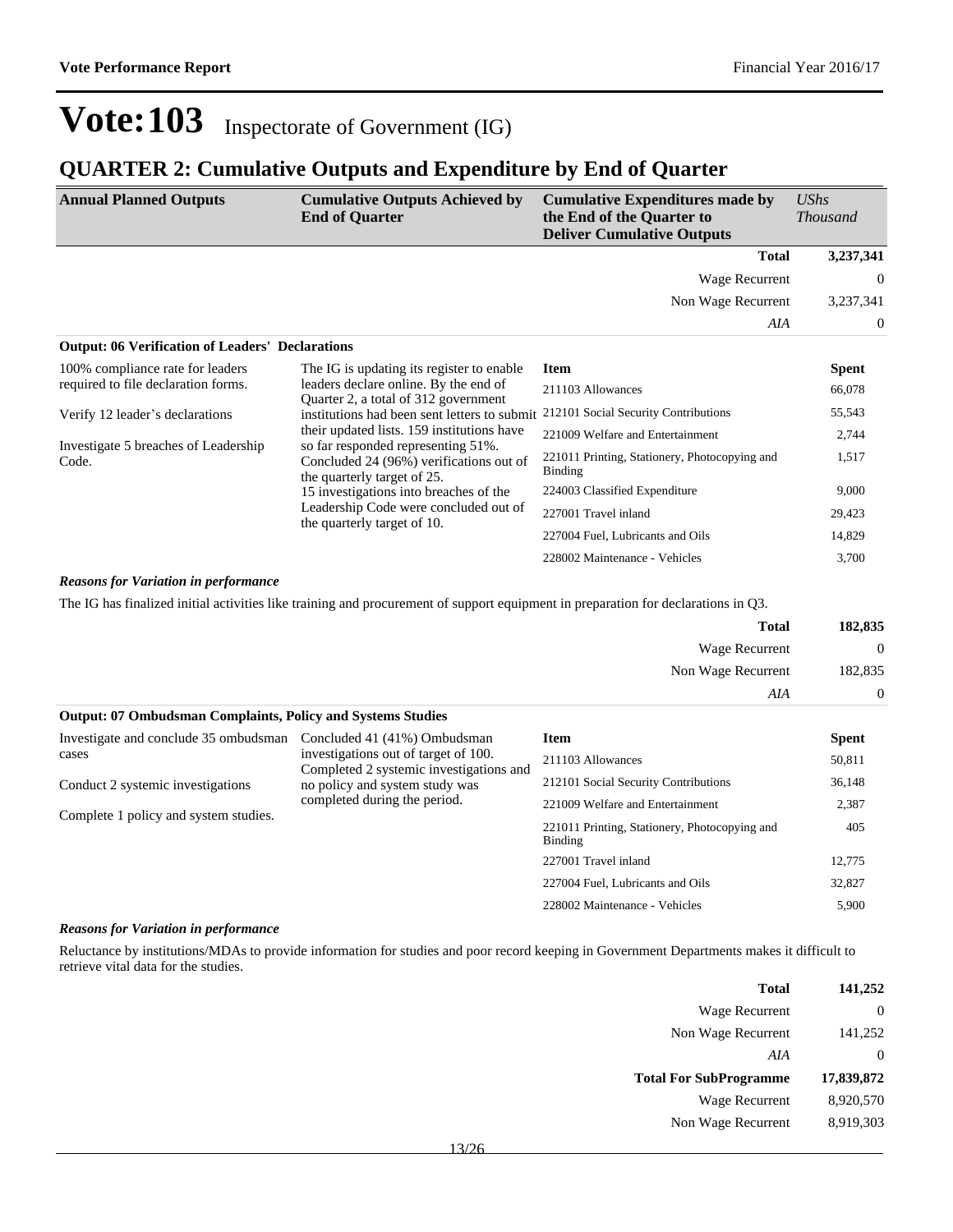## **QUARTER 2: Cumulative Outputs and Expenditure by End of Quarter**

| <b>Annual Planned Outputs</b>                                                        | <b>Cumulative Outputs Achieved by</b><br><b>End of Quarter</b>                                       | <b>Cumulative Expenditures made by</b><br>the End of the Quarter to<br><b>Deliver Cumulative Outputs</b> | <b>UShs</b><br><i>Thousand</i> |
|--------------------------------------------------------------------------------------|------------------------------------------------------------------------------------------------------|----------------------------------------------------------------------------------------------------------|--------------------------------|
|                                                                                      |                                                                                                      | AIA                                                                                                      | $\boldsymbol{0}$               |
| <b>Development Projects</b>                                                          |                                                                                                      |                                                                                                          |                                |
| Project: 0354 Support to IGG                                                         |                                                                                                      |                                                                                                          |                                |
| <b>Outputs Provided</b>                                                              |                                                                                                      |                                                                                                          |                                |
| <b>Output: 04 Education and Public Awareness</b>                                     |                                                                                                      |                                                                                                          |                                |
| Sensitisation of the public on corruption                                            | Conducted 9 sensitization seminars on                                                                | <b>Item</b>                                                                                              | <b>Spent</b>                   |
| among others.                                                                        | related issues eg the dangers of corruption ensuring transparency and accountability.                | 211103 Allowances                                                                                        | 58,575                         |
|                                                                                      | . supported 13 partnerships and developed 221002 Workshops and Seminars                              |                                                                                                          | 5,308                          |
| Creat awareness about IG role in the fight 4 IEC materials                           |                                                                                                      | 227001 Travel inland                                                                                     | 35,770                         |
| against corruption.                                                                  |                                                                                                      | 227004 Fuel, Lubricants and Oils                                                                         | 27,080                         |
| Seek public participation in the fight<br>against corruption and what their role is. |                                                                                                      | 228002 Maintenance - Vehicles                                                                            | 19,261                         |
| <b>Reasons for Variation in performance</b>                                          |                                                                                                      |                                                                                                          |                                |
|                                                                                      | Conducted sensitization workshop to raise awareness among the youth about the evils of corruption    |                                                                                                          |                                |
|                                                                                      |                                                                                                      | <b>Total</b>                                                                                             | 145,994                        |
|                                                                                      |                                                                                                      | GoU Development                                                                                          | 145,994                        |
|                                                                                      |                                                                                                      | <b>External Financing</b>                                                                                | $\boldsymbol{0}$               |
|                                                                                      |                                                                                                      | AIA                                                                                                      | $\boldsymbol{0}$               |
| <b>Capital Purchases</b>                                                             |                                                                                                      |                                                                                                          |                                |
| <b>Output: 72 Government Buildings and Administrative Infrastructure</b>             |                                                                                                      |                                                                                                          |                                |
| Finalisation of architectural desisgns                                               | Architectural plans submitted for                                                                    | <b>Item</b>                                                                                              | <b>Spent</b>                   |
|                                                                                      | approval.<br>feasibility study undertaken for<br>construction of IG building and submitted<br>to DC. | 281503 Engineering and Design Studies $\&$<br>Plans for capital works                                    | 11,165                         |
| <b>Reasons for Variation in performance</b>                                          |                                                                                                      |                                                                                                          |                                |
| Awaiting approval by the Development Committee                                       |                                                                                                      |                                                                                                          |                                |
|                                                                                      |                                                                                                      | <b>Total</b>                                                                                             | 11,165                         |
|                                                                                      |                                                                                                      | GoU Development                                                                                          | 11,165                         |
|                                                                                      |                                                                                                      | <b>External Financing</b>                                                                                | $\boldsymbol{0}$               |
|                                                                                      |                                                                                                      | AIA                                                                                                      | $\boldsymbol{0}$               |
| Output: 77 Purchase of Specialised Machinery & Equipment                             |                                                                                                      |                                                                                                          |                                |
| invitation for bids                                                                  | Purchased computers for new staff and                                                                | <b>Item</b>                                                                                              | <b>Spent</b>                   |
| contract committee meetings<br>award contract                                        | regional offices.                                                                                    | 312202 Machinery and Equipment                                                                           | 17,923                         |
| <b>Reasons for Variation in performance</b>                                          |                                                                                                      |                                                                                                          |                                |
| This was executed according to plan                                                  |                                                                                                      |                                                                                                          |                                |
|                                                                                      |                                                                                                      | <b>Total</b>                                                                                             | 17,923                         |
|                                                                                      |                                                                                                      | GoU Development                                                                                          | 17,923                         |
|                                                                                      |                                                                                                      | <b>External Financing</b>                                                                                | $\boldsymbol{0}$               |
|                                                                                      |                                                                                                      | AIA                                                                                                      | $\boldsymbol{0}$               |
| Output: 78 Purchase of Office and Residential Furniture and Fittings                 |                                                                                                      |                                                                                                          |                                |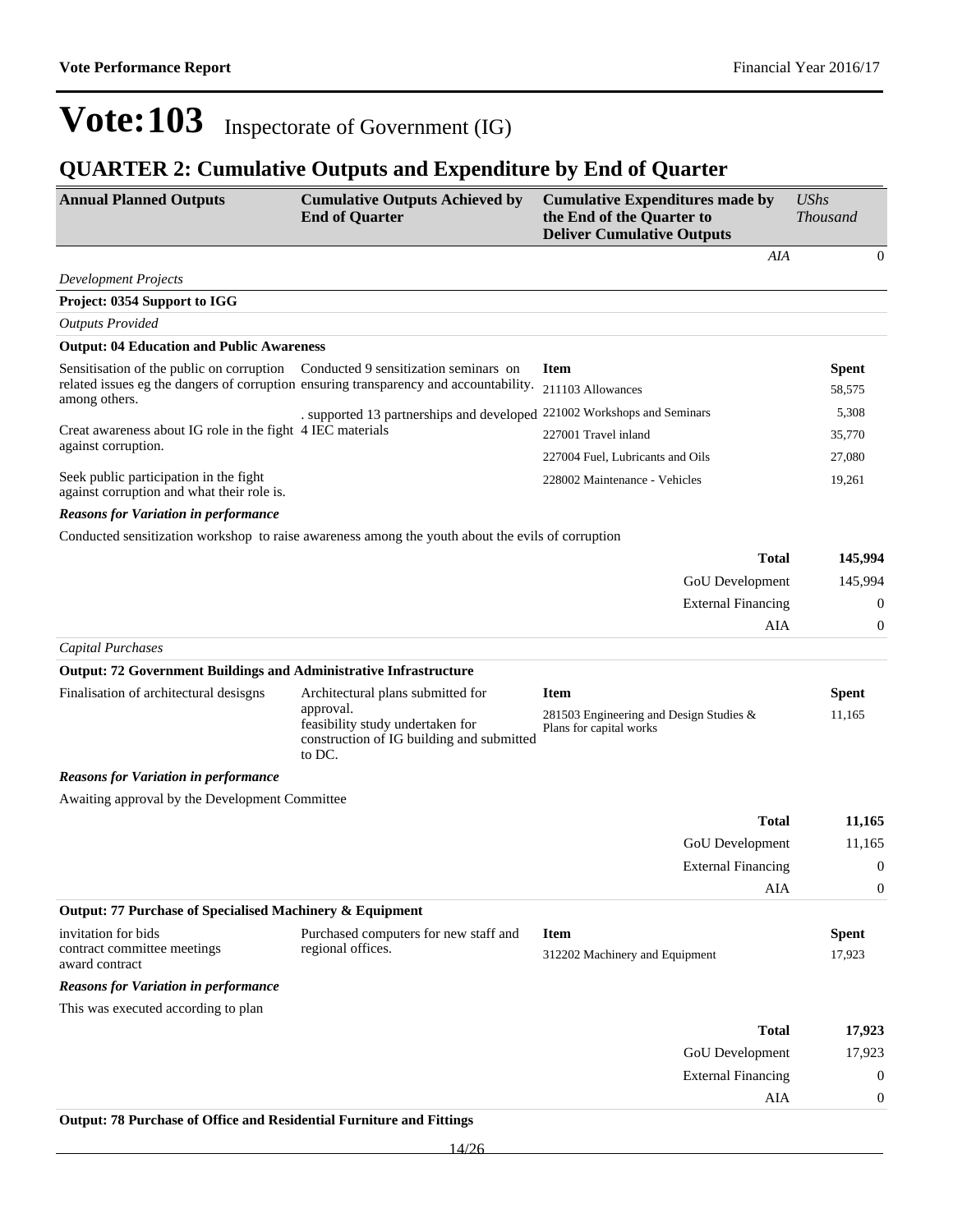### **QUARTER 2: Cumulative Outputs and Expenditure by End of Quarter**

| <b>Annual Planned Outputs</b>               | <b>Cumulative Outputs Achieved by</b><br><b>End of Quarter</b> | <b>Cumulative Expenditures made by</b><br>the End of the Quarter to<br><b>Deliver Cumulative Outputs</b> | <b>UShs</b><br><b>Thousand</b> |
|---------------------------------------------|----------------------------------------------------------------|----------------------------------------------------------------------------------------------------------|--------------------------------|
| boardroom and office furniture              | Purchased furniture for new staff                              | <b>Item</b>                                                                                              | <b>Spent</b>                   |
|                                             |                                                                | 312203 Furniture & Fixtures                                                                              | 25,500                         |
| <b>Reasons for Variation in performance</b> |                                                                |                                                                                                          |                                |
| This was executed according to plan         |                                                                |                                                                                                          |                                |
|                                             |                                                                | <b>Total</b>                                                                                             | 25,500                         |
|                                             |                                                                | GoU Development                                                                                          | 25,500                         |
|                                             |                                                                | <b>External Financing</b>                                                                                | $\overline{0}$                 |
|                                             |                                                                | <b>AIA</b>                                                                                               | $\boldsymbol{0}$               |
|                                             |                                                                | <b>Total For SubProgramme</b>                                                                            | 200,582                        |
|                                             |                                                                | GoU Development                                                                                          | 200,582                        |
|                                             |                                                                | <b>External Financing</b>                                                                                | 0                              |
|                                             |                                                                | AIA                                                                                                      | $\overline{0}$                 |
|                                             |                                                                | <b>GRAND TOTAL</b>                                                                                       | 18,040,454                     |
|                                             |                                                                | Wage Recurrent                                                                                           | 8,920,570                      |
|                                             |                                                                | Non Wage Recurrent                                                                                       | 8,919,303                      |
|                                             |                                                                | GoU Development                                                                                          | 200,582                        |
|                                             |                                                                | <b>External Financing</b>                                                                                | $\theta$                       |
|                                             |                                                                | AIA                                                                                                      | $\boldsymbol{0}$               |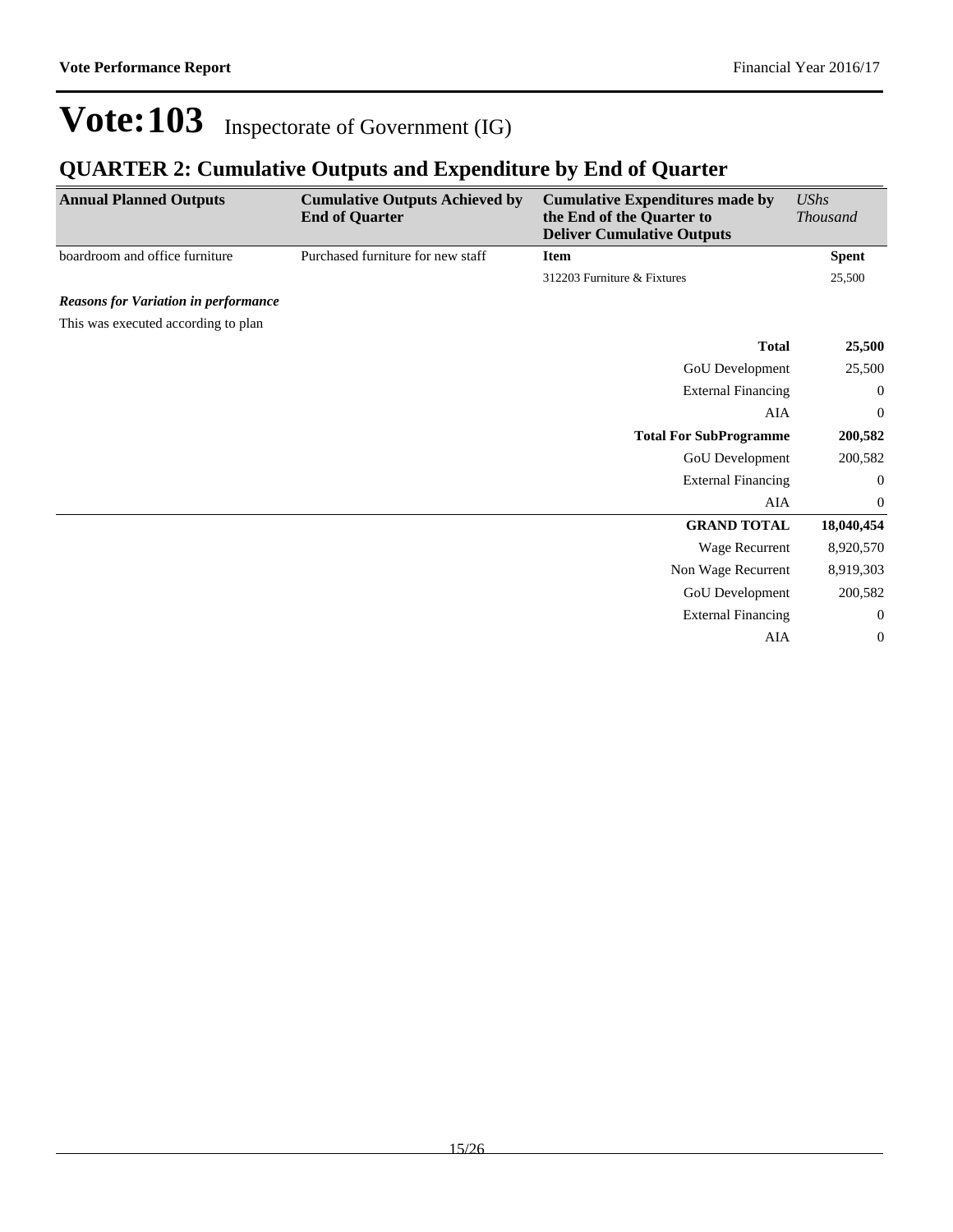## **QUARTER 2: Outputs and Expenditure in Quarter**

| <b>Outputs Planned in Quarter</b>                                        | <b>Actual Outputs Achieved in</b><br><b>Ouarter</b> | <b>Expenditures incurred in the</b><br><b>Quarter to deliver outputs</b> | $\mathit{UShs}$<br><i>Thousand</i> |
|--------------------------------------------------------------------------|-----------------------------------------------------|--------------------------------------------------------------------------|------------------------------------|
| <b>Program: 51 Corruption investigation , Litigation &amp; Awareness</b> |                                                     |                                                                          |                                    |
| <b>Recurrent Programmes</b>                                              |                                                     |                                                                          |                                    |
| <b>Subprogram: 01 Statutory</b>                                          |                                                     |                                                                          |                                    |
| <b>Outputs Provided</b>                                                  |                                                     |                                                                          |                                    |
| Output: 01 Administration & Support services                             |                                                     |                                                                          |                                    |

**Output: 01 Administration & Support services**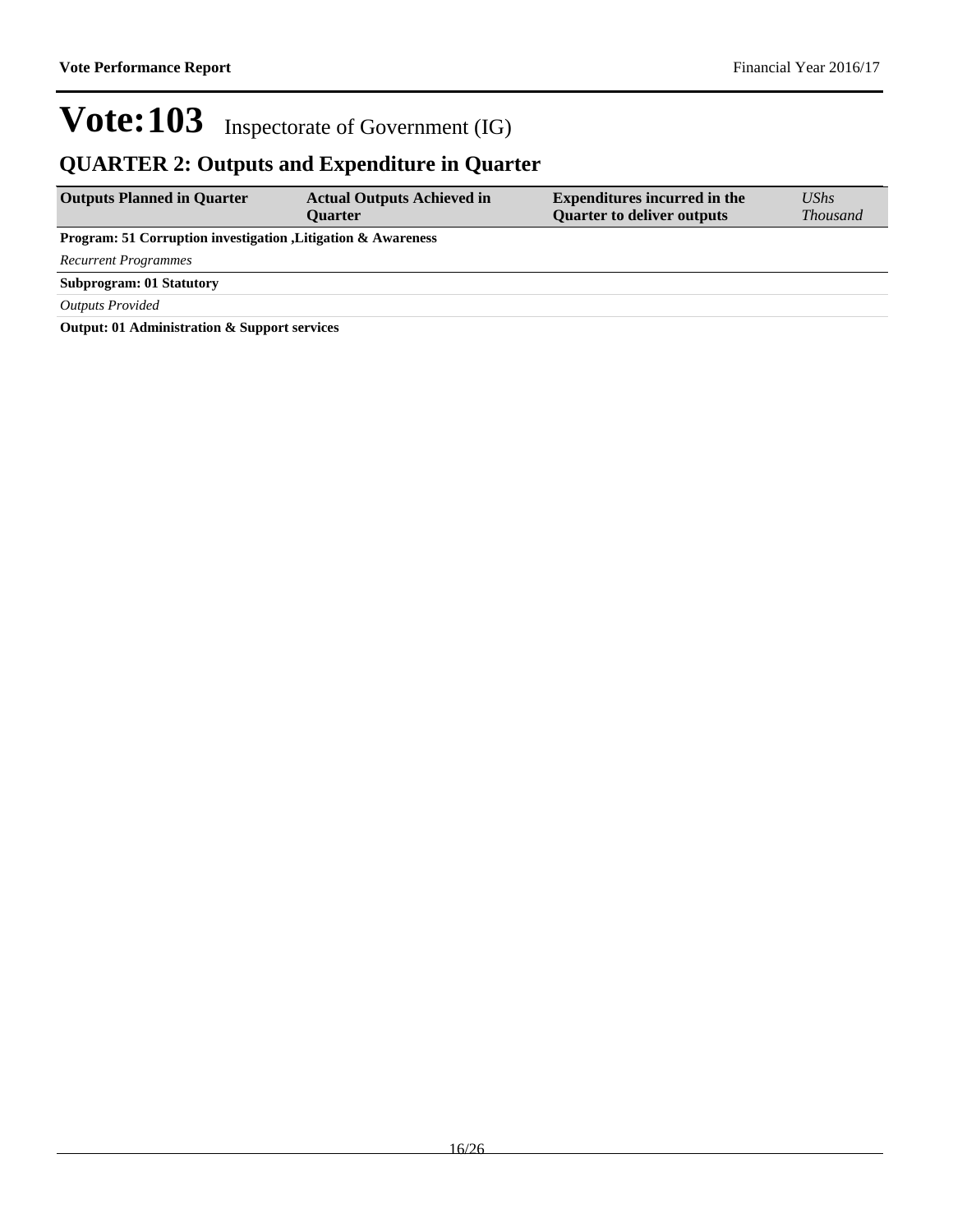## **QUARTER 2: Outputs and Expenditure in Quarter**

| <b>Outputs Planned in Quarter</b>                                             | <b>Actual Outputs Achieved in</b>                                              | <b>Expenditures incurred in the</b>                             | <b>UShs</b>  |
|-------------------------------------------------------------------------------|--------------------------------------------------------------------------------|-----------------------------------------------------------------|--------------|
|                                                                               | Quarter                                                                        | <b>Quarter to deliver outputs</b>                               | Thousand     |
| 150 officers trained in investigation,<br>prosecution, supervision and record | 20 inspectorate officers were trained in<br>Financial Investigations and asset | <b>Item</b>                                                     | <b>Spent</b> |
| management and report writing                                                 | Recovery.                                                                      | 211103 Allowances                                               | 625,058      |
|                                                                               |                                                                                | 211104 Statutory salaries                                       | 8,920,570    |
| Goods, services & works procured                                              |                                                                                | 212101 Social Security Contributions                            | 220,412      |
| Recruitment of inspectorate officers and                                      |                                                                                | 213001 Medical expenses (To employees)                          | 3,750        |
| drivers                                                                       |                                                                                | 213002 Incapacity, death benefits and funeral<br>expenses       | 1,250        |
|                                                                               |                                                                                | 213004 Gratuity Expenses                                        | 1,833,179    |
|                                                                               |                                                                                | 221001 Advertising and Public Relations                         | 17,760       |
|                                                                               |                                                                                | 221002 Workshops and Seminars                                   | 12,500       |
|                                                                               |                                                                                | 221003 Staff Training                                           | 87,668       |
|                                                                               |                                                                                | 221004 Recruitment Expenses                                     | 3,500        |
|                                                                               |                                                                                | 221006 Commissions and related charges                          | 73,767       |
|                                                                               |                                                                                | 221007 Books, Periodicals & Newspapers                          | 18,247       |
|                                                                               |                                                                                | 221008 Computer supplies and Information<br>Technology (IT)     | 11,497       |
|                                                                               |                                                                                | 221009 Welfare and Entertainment                                | 44,216       |
|                                                                               |                                                                                | 221010 Special Meals and Drinks                                 | 22,500       |
|                                                                               |                                                                                | 221011 Printing, Stationery, Photocopying and<br><b>Binding</b> | 27,683       |
|                                                                               |                                                                                | 221012 Small Office Equipment                                   | 1,350        |
|                                                                               |                                                                                | 221017 Subscriptions                                            | 13,326       |
|                                                                               |                                                                                | 222001 Telecommunications                                       | 80,784       |
|                                                                               |                                                                                | 222002 Postage and Courier                                      | 1,880        |
|                                                                               |                                                                                | 222003 Information and communications<br>technology (ICT)       | 14,696       |
|                                                                               |                                                                                | 223003 Rent - (Produced Assets) to private<br>entities          | 1,031,901    |
|                                                                               |                                                                                | 223004 Guard and Security services                              | 1,770        |
|                                                                               |                                                                                | 223005 Electricity                                              | 10,628       |
|                                                                               |                                                                                | 224003 Classified Expenditure                                   | 17,700       |
|                                                                               |                                                                                | 225001 Consultancy Services- Short term                         | 20,025       |
|                                                                               |                                                                                | 227001 Travel inland                                            | 25,388       |
|                                                                               |                                                                                | 227002 Travel abroad                                            | 34,519       |
|                                                                               |                                                                                | 227004 Fuel, Lubricants and Oils                                | 24,950       |
|                                                                               |                                                                                | 228001 Maintenance - Civil                                      | 6,191        |
|                                                                               |                                                                                | 228002 Maintenance - Vehicles                                   | 16,662       |
|                                                                               |                                                                                | 228003 Maintenance – Machinery, Equipment<br>& Furniture        | 13,500       |
|                                                                               |                                                                                | 282101 Donations                                                | 2,810        |

#### *Reasons for Variation in performance*

Other training is planned for Q3 and Q4

| Total          | 13,241,636 |
|----------------|------------|
| Wage Recurrent | 8,920,570  |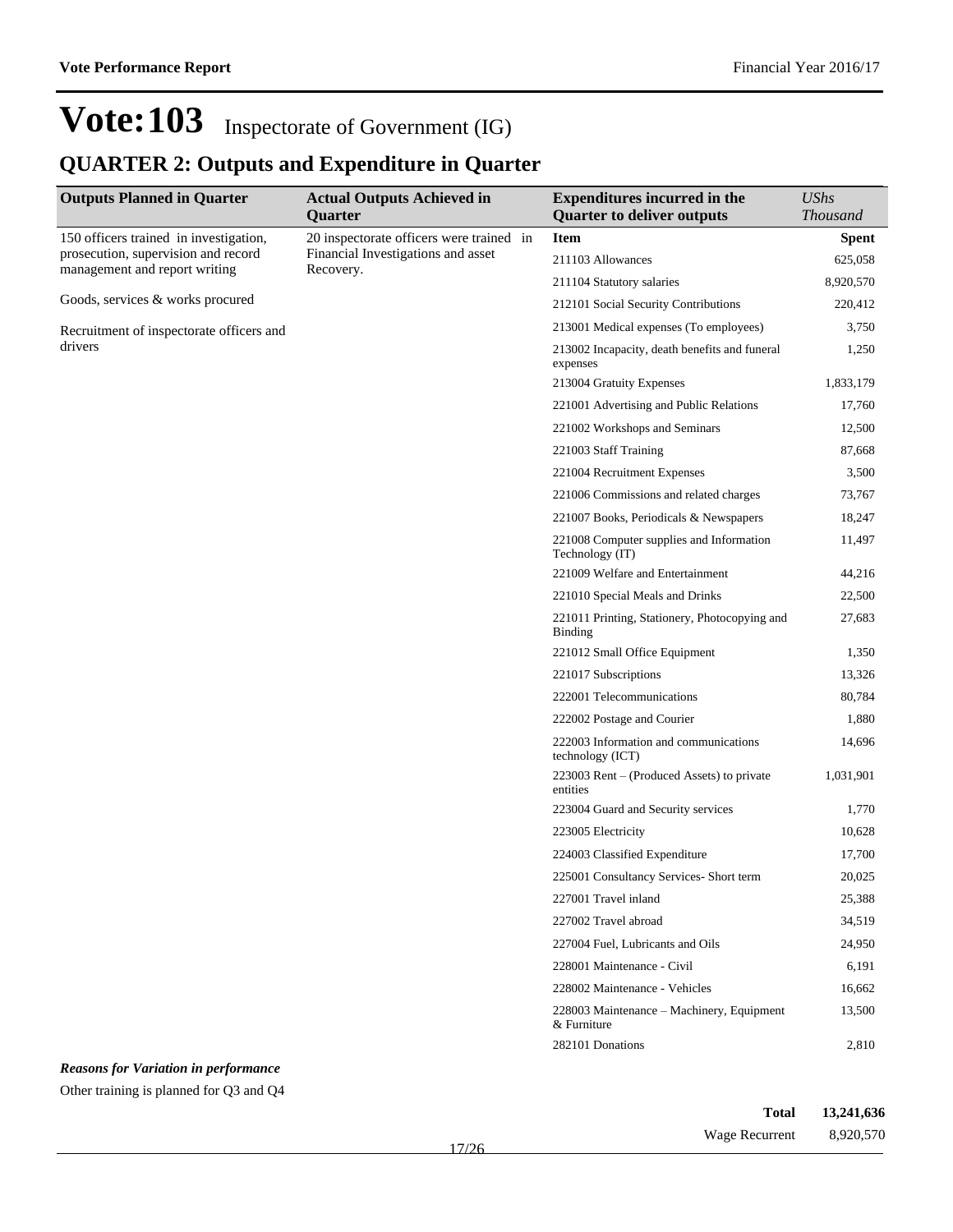### **QUARTER 2: Outputs and Expenditure in Quarter**

| <b>Outputs Planned in Quarter</b>           | <b>Actual Outputs Achieved in</b><br><b>Ouarter</b>                                | <b>Expenditures incurred in the</b><br><b>Ouarter to deliver outputs</b> | UShs<br><b>Thousand</b> |
|---------------------------------------------|------------------------------------------------------------------------------------|--------------------------------------------------------------------------|-------------------------|
|                                             |                                                                                    | Non Wage Recurrent                                                       | 4,321,067               |
|                                             |                                                                                    | AIA                                                                      | $\theta$                |
| <b>Output: 02 Investigations/operations</b> |                                                                                    |                                                                          |                         |
|                                             | 85% of corruption complaints investigated 30.4% corruption complaints investigated | <b>Item</b>                                                              | <b>Spent</b>            |
| and completed                               | and completed, 3 following on project<br>inspection                                | 211103 Allowances                                                        | 218,252                 |
| Undertake 12 follow-ups on project          |                                                                                    | 212101 Social Security Contributions                                     | 77,181                  |
| inspection/monitoring recommendations.      |                                                                                    | 221008 Computer supplies and Information<br>Technology (IT)              | 37,733                  |
| 70% of backlog cases completed              |                                                                                    | 221009 Welfare and Entertainment                                         | 2,466                   |
|                                             |                                                                                    | 221011 Printing, Stationery, Photocopying and<br>Binding                 | 1,493                   |
|                                             |                                                                                    | 223004 Guard and Security services                                       | 858                     |
|                                             |                                                                                    | 224003 Classified Expenditure                                            | 30,000                  |
|                                             |                                                                                    | 227001 Travel inland                                                     | 166,569                 |
|                                             |                                                                                    | 227004 Fuel, Lubricants and Oils                                         | 45,278                  |
|                                             |                                                                                    | 228002 Maintenance - Vehicles                                            | 28,397                  |

#### *Reasons for Variation in performance*

The IG designed and approved a policy on management of backlog cases. This will help to improve performance against this target in subsequent quarters.

|                                                       |                                                                                                                    | <b>Total</b>                                                    | 608,227        |
|-------------------------------------------------------|--------------------------------------------------------------------------------------------------------------------|-----------------------------------------------------------------|----------------|
|                                                       |                                                                                                                    | Wage Recurrent                                                  | $\theta$       |
|                                                       |                                                                                                                    | Non Wage Recurrent                                              | 608,227        |
|                                                       |                                                                                                                    | AIA                                                             | $\overline{0}$ |
| <b>Output: 03 Prosecutions &amp; Civil Litigation</b> |                                                                                                                    |                                                                 |                |
| 50 corruption cases completed and                     | 7 corruption cases concluded                                                                                       | <b>Item</b>                                                     | <b>Spent</b>   |
| prosecuted.                                           | 3 judicial reviews concluded                                                                                       | 211103 Allowances                                               | 72,723         |
| 12 judicial review cases concluded.                   |                                                                                                                    | 212101 Social Security Contributions                            | 67,487         |
|                                                       |                                                                                                                    | 221009 Welfare and Entertainment                                | 2,777          |
|                                                       |                                                                                                                    | 221011 Printing, Stationery, Photocopying and<br><b>Binding</b> | 1,566          |
|                                                       |                                                                                                                    | 223004 Guard and Security services                              | 858            |
|                                                       |                                                                                                                    | 227001 Travel inland                                            | 44,962         |
|                                                       |                                                                                                                    | 228002 Maintenance - Vehicles                                   | 8,767          |
| <b>Reasons for Variation in performance</b>           |                                                                                                                    |                                                                 |                |
|                                                       | Numerous adjournments and delay to hear cases on appeal by Court of Appeal affected realization of this indicator. |                                                                 |                |

| 199,140        | <b>Total</b>       |
|----------------|--------------------|
| $\overline{0}$ | Wage Recurrent     |
| 199,140        | Non Wage Recurrent |
| $\overline{0}$ | AIA                |

**Output: 04 Education and Public Awareness**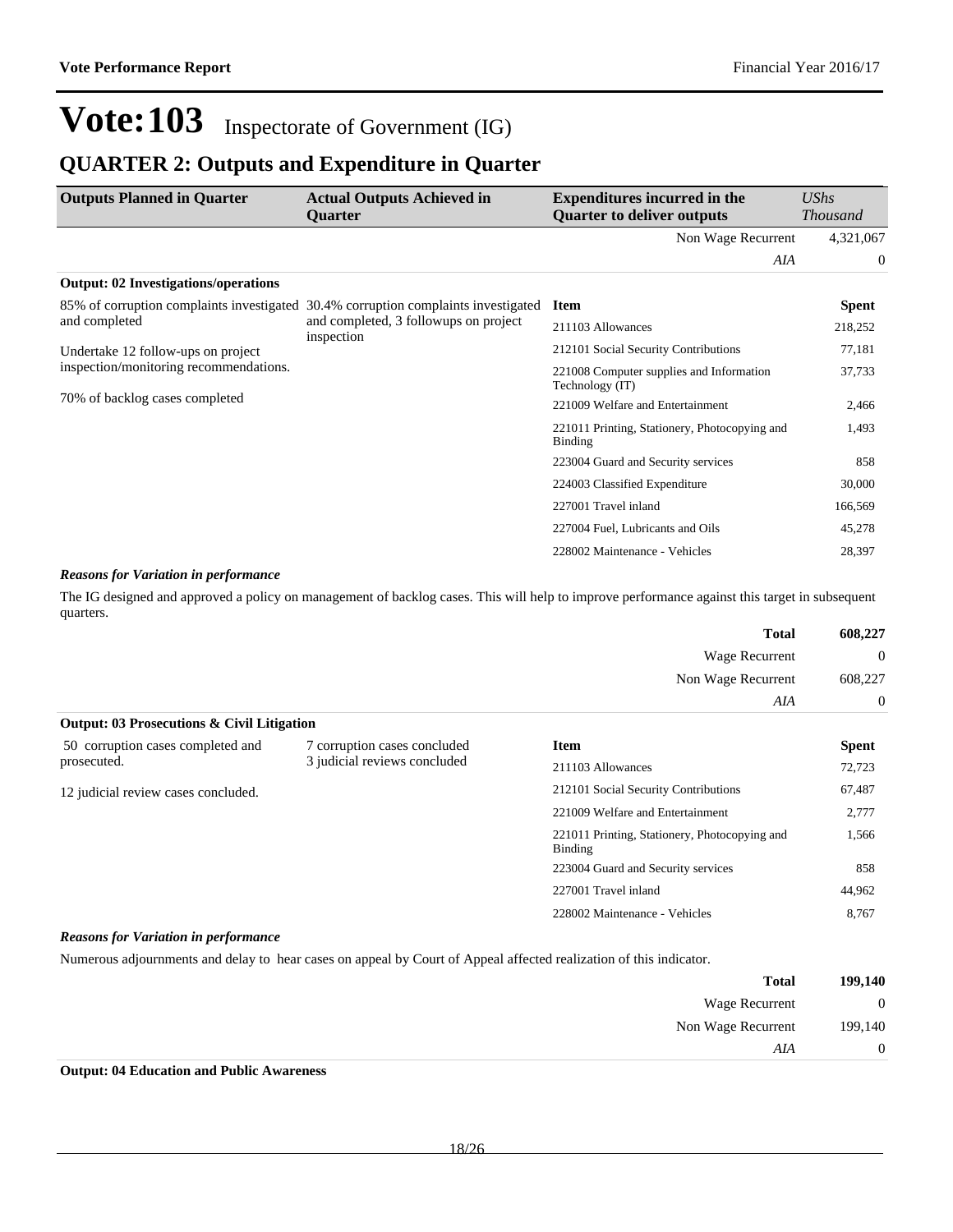### **QUARTER 2: Outputs and Expenditure in Quarter**

| <b>Outputs Planned in Quarter</b>           | <b>Actual Outputs Achieved in</b><br><b>Ouarter</b>      | <b>Expenditures incurred in the</b><br><b>Ouarter to deliver outputs</b> | $\mathit{UShs}$<br><i>Thousand</i> |
|---------------------------------------------|----------------------------------------------------------|--------------------------------------------------------------------------|------------------------------------|
| 15 sensitization programmes conducted       | 8 sensitization programmes conducted, 9                  | <b>Item</b>                                                              | <b>Spent</b>                       |
| 20 partnerships and institutions supported. | partnerships supported and 3 IEC<br>materials developed. | 211103 Allowances                                                        | 49,554                             |
|                                             |                                                          | 212101 Social Security Contributions                                     | 38,463                             |
| Develop and disseminate 4 IEC Sets          |                                                          | 221002 Workshops and Seminars                                            | 87,438                             |
|                                             |                                                          | 221009 Welfare and Entertainment                                         | 5,702                              |
|                                             |                                                          | 221011 Printing, Stationery, Photocopying and<br>Binding                 | 2,165                              |
|                                             |                                                          | 223004 Guard and Security services                                       | 858                                |
|                                             |                                                          | 227001 Travel inland                                                     | 25,698                             |
|                                             |                                                          | 227004 Fuel, Lubricants and Oils                                         | 14,310                             |
|                                             |                                                          | 228002 Maintenance - Vehicles                                            | 5,251                              |

#### *Reasons for Variation in performance*

The Inspectorate of Government is on target to meet this objective.

| 229,441          | <b>Total</b>          |
|------------------|-----------------------|
| $\boldsymbol{0}$ | <b>Wage Recurrent</b> |
| 229,441          | Non Wage Recurrent    |
| $\overline{0}$   | AIA                   |

#### **Output: 05 Decentralised Anti - corruption programmes**

90% of corruption complaints investigated 153.8% corruption complaints and completed. Undertake 12 follow-ups on IG investigated and completed. inspected/monitored 182 projects.

recommendations Recommend recovery of 50% of funds from MDALGs during investigations.

Number of projects inspected/monitored 200

Recommended recovery of UGX 36,921,417

| <b>Item</b>                                                | Spent     |
|------------------------------------------------------------|-----------|
| 211103 Allowances                                          | 494,533   |
| 212101 Social Security Contributions                       | 108,448   |
| 213004 Gratuity Expenses                                   | 1,596,232 |
| 221009 Welfare and Entertainment                           | 20,000    |
| 221011 Printing, Stationery, Photocopying and<br>Binding   | 9,900     |
| 221012 Small Office Equipment                              | 2,603     |
| 222001 Telecommunications                                  | 5,692     |
| 222002 Postage and Courier                                 | 1,480     |
| 223003 Rent – (Produced Assets) to private<br>entities     | 192,709   |
| 223004 Guard and Security services                         | 1,400     |
| 223005 Electricity                                         | 3,000     |
| 223006 Water                                               | 3,840     |
| 223007 Other Utilities- (fuel, gas, firewood,<br>charcoal) | 624       |
| 224003 Classified Expenditure                              | 15,600    |
| 227001 Travel inland                                       | 735,063   |
| 227004 Fuel, Lubricants and Oils                           | 15,717    |
| 228001 Maintenance - Civil                                 | 18,838    |
| 228002 Maintenance - Vehicles                              | 11,661    |

#### *Reasons for Variation in performance*

The IG has recruited and deployed additional staff to regional offices and this has bolstered their performance.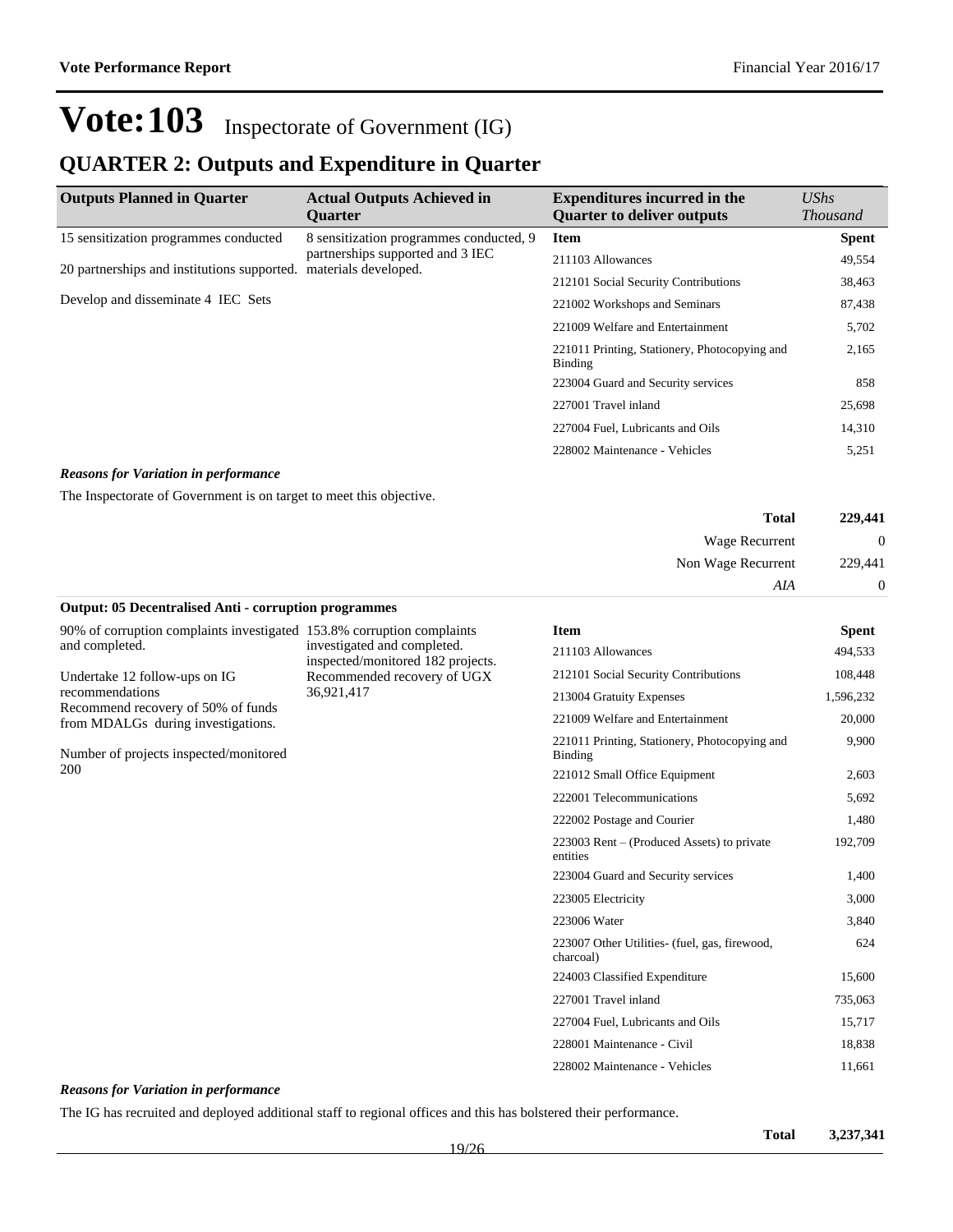1,517

221011 Printing, Stationery, Photocopying and

224003 Classified Expenditure 9,000 227001 Travel inland 29,423 227004 Fuel, Lubricants and Oils 14,829 228002 Maintenance - Vehicles 3,700

Binding

## **Vote:103** Inspectorate of Government (IG)

### **QUARTER 2: Outputs and Expenditure in Quarter**

| <b>Outputs Planned in Quarter</b>                                                   | <b>Actual Outputs Achieved in</b><br><b>Ouarter</b>                           | <b>Expenditures incurred in the</b><br><b>Ouarter to deliver outputs</b> | $\mathit{UShs}$<br><b>Thousand</b> |
|-------------------------------------------------------------------------------------|-------------------------------------------------------------------------------|--------------------------------------------------------------------------|------------------------------------|
|                                                                                     |                                                                               | Wage Recurrent                                                           | $\Omega$                           |
|                                                                                     |                                                                               | Non Wage Recurrent                                                       | 3,237,341                          |
|                                                                                     |                                                                               | AIA                                                                      | $\Omega$                           |
| <b>Output: 06 Verification of Leaders' Declarations</b>                             |                                                                               |                                                                          |                                    |
| 100% compliance rate for leaders required The IG is updating its register to enable |                                                                               | Item                                                                     | <b>Spent</b>                       |
| to file declaration forms.                                                          | leaders declare online. By the end of<br>Quarter 2, a total of 312 government | 211103 Allowances                                                        | 66,078                             |
| Verify 50 leader's declarations                                                     | institutions had been sent letters to submit                                  | 212101 Social Security Contributions                                     | 55,543                             |
|                                                                                     | their updated lists. 159 institutions have so                                 | 221009 Welfare and Entertainment                                         | 2.744                              |

Investigate 20 breaches of Leadership Code.

#### *Reasons for Variation in performance*

The IG has finalized initial activities like training and procurement of support equipment in preparation for declarations in Q3.

far responded representing 51%. Concluded 14 (107.69%) verifications out

of the quarterly target of 13. 4 investigations into breaches of the Leadership Code were concluded out of

the quarterly target of 5.

| 182,835        | Total              |  |
|----------------|--------------------|--|
| $\mathbf{0}$   | Wage Recurrent     |  |
| 182,835        | Non Wage Recurrent |  |
| $\overline{0}$ | AIA                |  |

#### **Output: 07 Ombudsman Complaints, Policy and Systems Studies**

| investigate and conclude 150 ombudsman                                                                                                                              | Concluded 28 (56%) Ombudsman                                                  | <b>Item</b>                          | <b>Spent</b> |
|---------------------------------------------------------------------------------------------------------------------------------------------------------------------|-------------------------------------------------------------------------------|--------------------------------------|--------------|
| cases                                                                                                                                                               | investigations out of quarterly target of 50.                                 | 211103 Allowances                    | 50,811       |
| Conduct 8 systemic investigations                                                                                                                                   | 2 systemic investigations into the                                            | 212101 Social Security Contributions | 36,148       |
|                                                                                                                                                                     | irregularities in the appointment process of 221009 Welfare and Entertainment |                                      | 2,387        |
| the Executive Director of National Animal<br>Complete 4 policy and system studies.<br>Genetics Resource Centre and Data Bank<br>and the Recruitment of the Director | 221011 Printing, Stationery, Photocopying and<br><b>Binding</b>               | 405                                  |              |
|                                                                                                                                                                     | Compliance at Uganda National Bureau of 227001 Travel inland                  |                                      | 12,775       |
|                                                                                                                                                                     | Standards. 6 systemic investigations are<br>ongoing.                          | 227004 Fuel, Lubricants and Oils     | 32,827       |
|                                                                                                                                                                     | Three studies are ongoing namely: Study                                       | 228002 Maintenance - Vehicles        | 5,900        |
|                                                                                                                                                                     | into the management of Bar Course at                                          |                                      |              |
|                                                                                                                                                                     | Law Development Centre (LDC); Study                                           |                                      |              |
|                                                                                                                                                                     | into management of Nursing and                                                |                                      |              |
|                                                                                                                                                                     | Midwifery Training Institutions in Uganda                                     |                                      |              |
|                                                                                                                                                                     | and Study into the management of                                              |                                      |              |
|                                                                                                                                                                     | examinations at the Uganda Allied Health                                      |                                      |              |
|                                                                                                                                                                     | Examinations Board.                                                           |                                      |              |

#### *Reasons for Variation in performance*

Reluctance by institutions/MDAs to provide information for studies and poor record keeping in Government Departments makes it difficult to retrieve vital data for the studies.

| 141,252 | <b>Total</b>       |       |
|---------|--------------------|-------|
| 0       | Wage Recurrent     |       |
| 141,252 | Non Wage Recurrent |       |
|         | AIA                | 20/26 |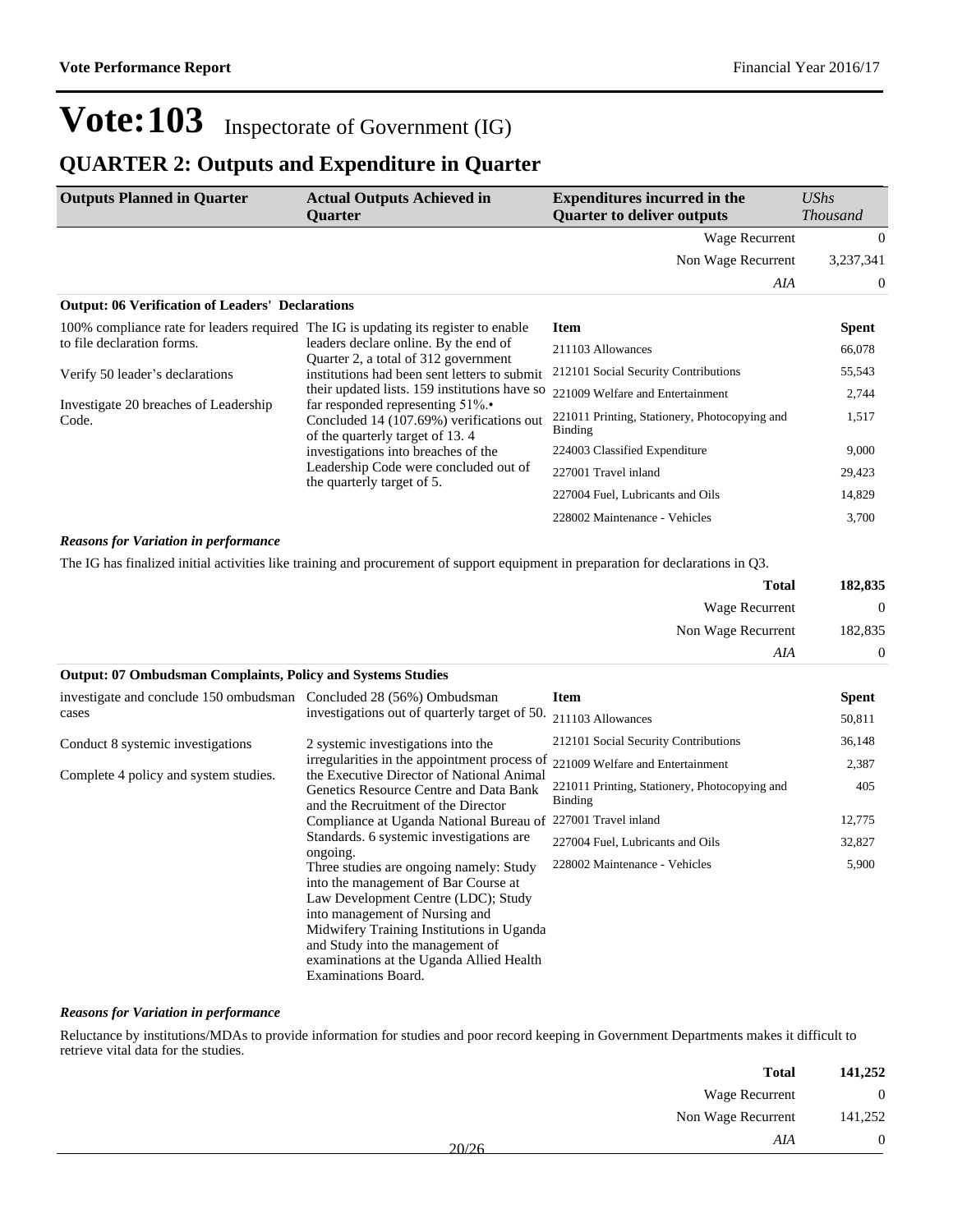## **QUARTER 2: Outputs and Expenditure in Quarter**

| <b>Outputs Planned in Quarter</b>                                        | <b>Actual Outputs Achieved in</b><br>Quarter                                                         | <b>Expenditures incurred in the</b><br><b>Quarter to deliver outputs</b> | <b>UShs</b><br><b>Thousand</b> |
|--------------------------------------------------------------------------|------------------------------------------------------------------------------------------------------|--------------------------------------------------------------------------|--------------------------------|
|                                                                          |                                                                                                      | <b>Total For SubProgramme</b>                                            | 17,839,872                     |
|                                                                          |                                                                                                      | Wage Recurrent                                                           | 8,920,570                      |
|                                                                          |                                                                                                      | Non Wage Recurrent                                                       | 8,919,303                      |
|                                                                          |                                                                                                      | AIA                                                                      | $\boldsymbol{0}$               |
| <b>Development Projects</b>                                              |                                                                                                      |                                                                          |                                |
| Project: 0354 Support to IGG                                             |                                                                                                      |                                                                          |                                |
| <b>Outputs Provided</b>                                                  |                                                                                                      |                                                                          |                                |
| <b>Output: 04 Education and Public Awareness</b>                         |                                                                                                      |                                                                          |                                |
| carry out 3 sensitization workshops                                      | carried out 8 sensitization programmes                                                               | <b>Item</b>                                                              | <b>Spent</b>                   |
| support 4 partnerships and develop 1 IEC<br>material.                    | and supported 9 partnerships.<br>developed 3 IEC materials                                           | 211103 Allowances                                                        | 58,575                         |
|                                                                          |                                                                                                      | 221002 Workshops and Seminars                                            | 5,308                          |
|                                                                          |                                                                                                      | 227001 Travel inland                                                     | 35,770                         |
|                                                                          |                                                                                                      | 227004 Fuel, Lubricants and Oils                                         | 27,080                         |
|                                                                          |                                                                                                      | 228002 Maintenance - Vehicles                                            | 19,261                         |
| <b>Reasons for Variation in performance</b>                              |                                                                                                      |                                                                          |                                |
|                                                                          | Conducted sensitization workshop to raise awareness among the youth about the evils of corruption    |                                                                          |                                |
|                                                                          |                                                                                                      | <b>Total</b>                                                             | 145,994                        |
|                                                                          |                                                                                                      | GoU Development                                                          | 145,994                        |
|                                                                          |                                                                                                      | <b>External Financing</b>                                                | $\mathbf{0}$                   |
|                                                                          |                                                                                                      | AIA                                                                      | $\mathbf{0}$                   |
| <b>Capital Purchases</b>                                                 |                                                                                                      |                                                                          |                                |
| <b>Output: 72 Government Buildings and Administrative Infrastructure</b> |                                                                                                      |                                                                          |                                |
| approval of designs by authorities.                                      | Architectural plans submitted for                                                                    | <b>Item</b>                                                              | Spent                          |
|                                                                          | approval.<br>feasibility study undertaken for<br>construction of IG building and submitted<br>to DC. | 281503 Engineering and Design Studies &<br>Plans for capital works       | 11,165                         |
| <b>Reasons for Variation in performance</b>                              |                                                                                                      |                                                                          |                                |
| Awaiting approval by the Development Committee                           |                                                                                                      |                                                                          |                                |
|                                                                          |                                                                                                      | <b>Total</b>                                                             | 11,165                         |
|                                                                          |                                                                                                      | <b>GoU</b> Development                                                   | 11,165                         |
|                                                                          |                                                                                                      | <b>External Financing</b>                                                | $\boldsymbol{0}$               |
|                                                                          |                                                                                                      | AIA                                                                      | $\boldsymbol{0}$               |
| Output: 77 Purchase of Specialised Machinery & Equipment                 |                                                                                                      |                                                                          |                                |
| purchase computers                                                       | Purchased computers for new staff and                                                                | <b>Item</b>                                                              | <b>Spent</b>                   |
|                                                                          | regional offices.                                                                                    | 312202 Machinery and Equipment                                           | 17,923                         |
| <b>Reasons for Variation in performance</b>                              |                                                                                                      |                                                                          |                                |
| This was executed according to plan                                      |                                                                                                      |                                                                          |                                |
|                                                                          |                                                                                                      | <b>Total</b>                                                             | 17,923                         |
|                                                                          |                                                                                                      | GoU Development                                                          | 17,923                         |
|                                                                          |                                                                                                      | <b>External Financing</b>                                                | $\boldsymbol{0}$               |
|                                                                          |                                                                                                      | AIA                                                                      | $\mathbf{0}$                   |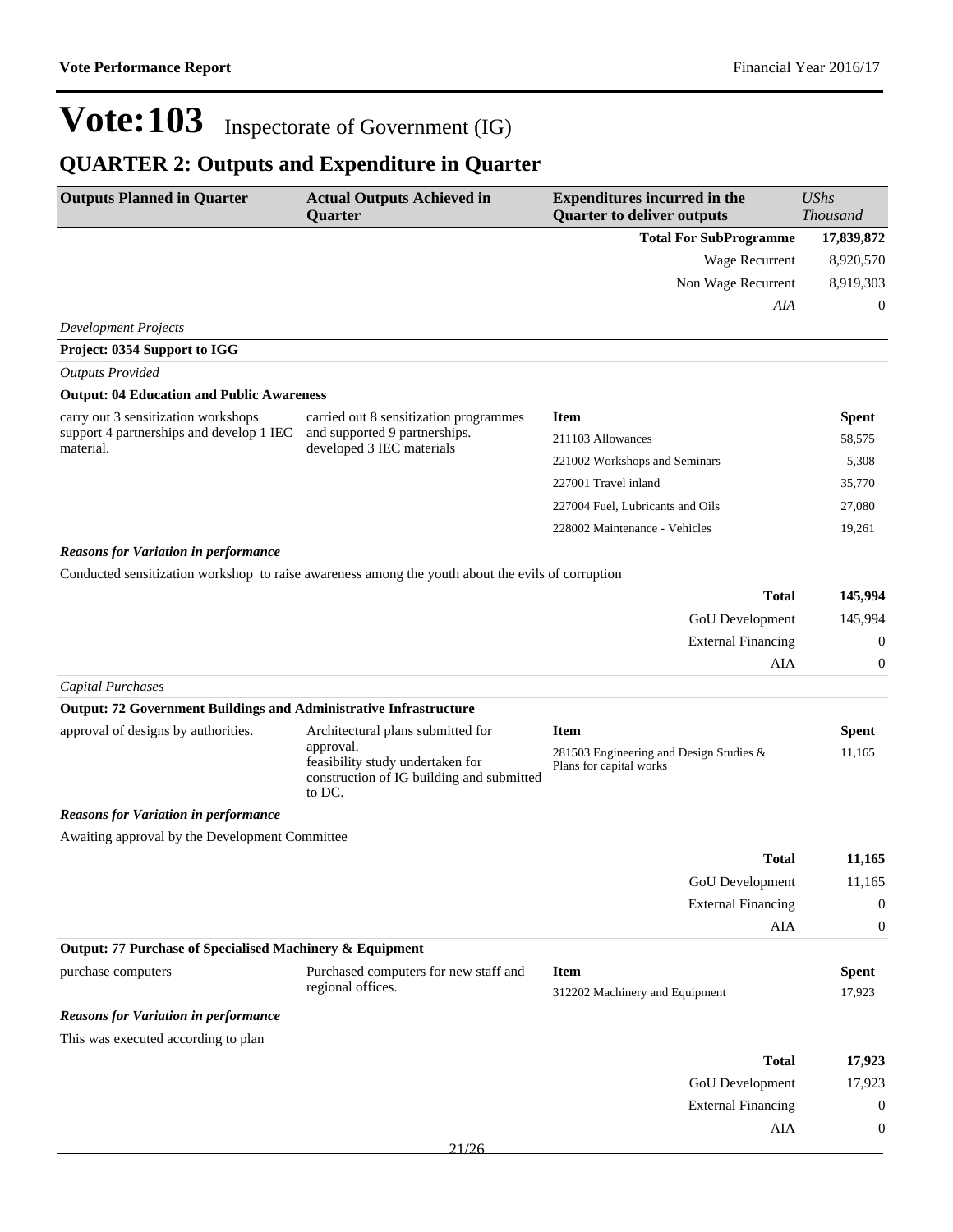## **QUARTER 2: Outputs and Expenditure in Quarter**

| <b>Outputs Planned in Quarter</b>                                    | <b>Actual Outputs Achieved in</b><br><b>Ouarter</b> | <b>Expenditures incurred in the</b><br><b>Quarter to deliver outputs</b> | <b>UShs</b><br><b>Thousand</b> |
|----------------------------------------------------------------------|-----------------------------------------------------|--------------------------------------------------------------------------|--------------------------------|
| Output: 78 Purchase of Office and Residential Furniture and Fittings |                                                     |                                                                          |                                |
| purchase furniture                                                   | Purchased furniture for new staff.                  | <b>Item</b>                                                              | <b>Spent</b>                   |
|                                                                      |                                                     | 312203 Furniture & Fixtures                                              | 25,500                         |
| <b>Reasons for Variation in performance</b>                          |                                                     |                                                                          |                                |
| This was executed according to plan                                  |                                                     |                                                                          |                                |
|                                                                      |                                                     | <b>Total</b>                                                             | 25,500                         |
|                                                                      |                                                     | GoU Development                                                          | 25,500                         |
|                                                                      |                                                     | <b>External Financing</b>                                                | $\overline{0}$                 |
|                                                                      |                                                     | <b>AIA</b>                                                               | $\mathbf{0}$                   |
|                                                                      |                                                     | <b>Total For SubProgramme</b>                                            | 200,582                        |
|                                                                      |                                                     | GoU Development                                                          | 200,582                        |
|                                                                      |                                                     | <b>External Financing</b>                                                | 0                              |
|                                                                      |                                                     | AIA                                                                      | $\mathbf{0}$                   |
|                                                                      |                                                     | <b>GRAND TOTAL</b>                                                       | 18,040,454                     |
|                                                                      |                                                     | Wage Recurrent                                                           | 8,920,570                      |
|                                                                      |                                                     | Non Wage Recurrent                                                       | 8,919,303                      |
|                                                                      |                                                     | GoU Development                                                          | 200,582                        |
|                                                                      |                                                     | <b>External Financing</b>                                                | $\boldsymbol{0}$               |
|                                                                      |                                                     | AIA                                                                      | $\boldsymbol{0}$               |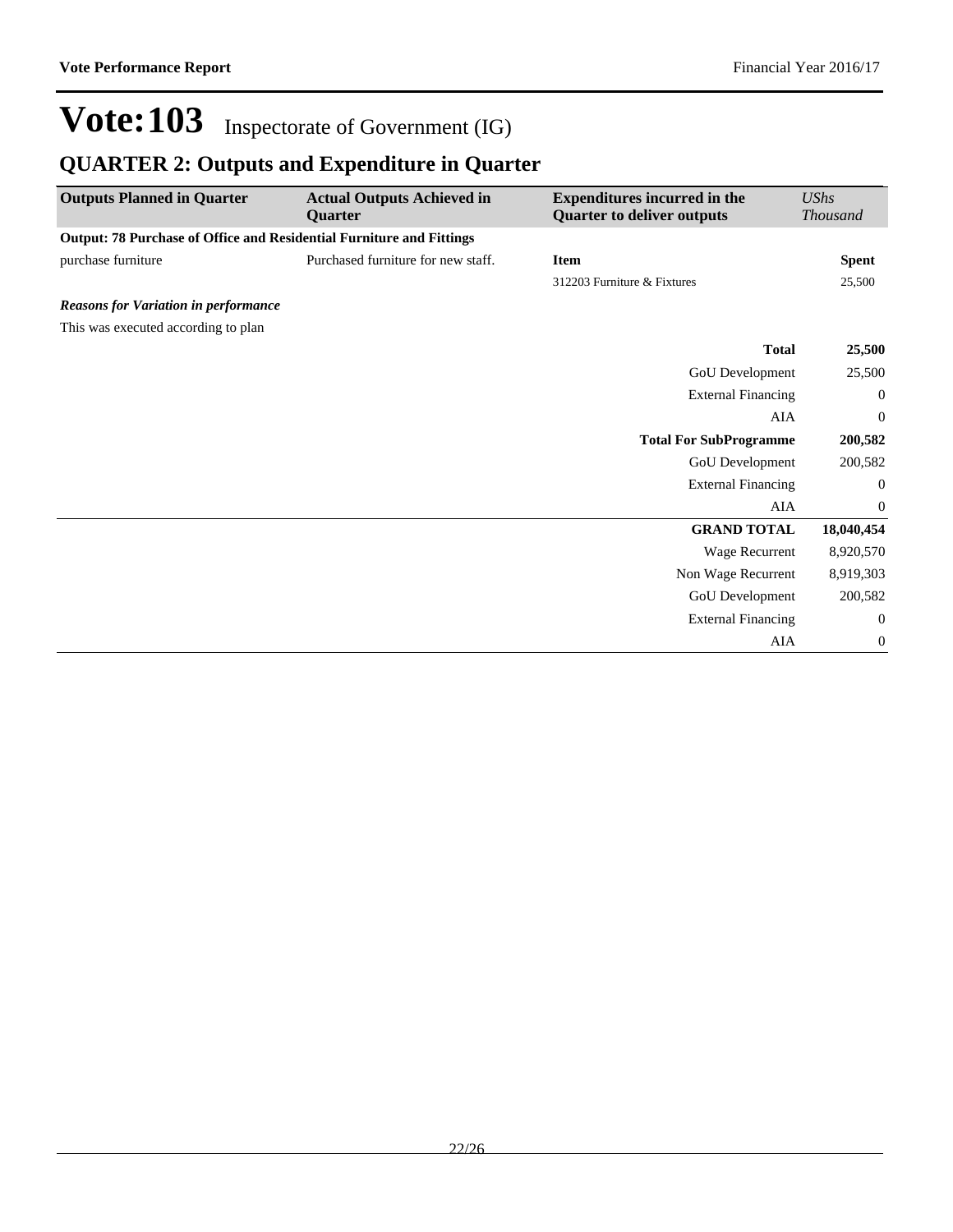*UShs Thousand* **Planned Outputs for the Quarter Estimated Funds Available in Quarter (from balance brought forward and actual/expected releaes)**

#### **Program: 51 Corruption investigation ,Litigation & Awareness**

*Recurrent Programmes*

**Subprogram: 01 Statutory**

*Outputs Provided*

#### **Output: 01 Administration & Support services**

**Output: 02 Investigations/operations**

| 45 officers trained in investigation, prosecution, supervision Item |                                                       | <b>Balance b/f</b> | <b>New Funds</b> | <b>Total</b> |
|---------------------------------------------------------------------|-------------------------------------------------------|--------------------|------------------|--------------|
| and record management and report writing                            | 211104 Statutory salaries                             | 974,180            | $\mathbf{0}$     | 974,180      |
| Goods, services & works procured                                    | 213004 Gratuity Expenses                              | 15,846             | $\mathbf{0}$     | 15,846       |
| Recruitment of inspectorate officers and drivers                    | 221001 Advertising and Public Relations               | 2,360              | $\mathbf{0}$     | 2,360        |
|                                                                     | 221003 Staff Training                                 | 3,744              | $\mathbf{0}$     | 3,744        |
|                                                                     | 221006 Commissions and related charges                | 3,575              | $\mathbf{0}$     | 3,575        |
|                                                                     | 221007 Books, Periodicals & Newspapers                | 2,823              | $\mathbf{0}$     | 2,823        |
|                                                                     | 221011 Printing, Stationery, Photocopying and Binding | 2,565              | $\mathbf{0}$     | 2,565        |
|                                                                     | 222001 Telecommunications                             | 13,216             | $\mathbf{0}$     | 13,216       |
|                                                                     | 223001 Property Expenses                              | 350                | $\mathbf{0}$     | 350          |
|                                                                     | 223003 Rent – (Produced Assets) to private entities   | 8,099              | $\mathbf{0}$     | 8,099        |
|                                                                     | 223005 Electricity                                    | 2,965              | $\mathbf{0}$     | 2,965        |
|                                                                     | 224003 Classified Expenditure                         | 300                | $\mathbf{0}$     | 300          |
|                                                                     | 227004 Fuel, Lubricants and Oils                      | 8                  | $\mathbf{0}$     | 8            |
|                                                                     | 228001 Maintenance - Civil                            | 9                  | $\mathbf{0}$     | 9            |
|                                                                     | 228002 Maintenance - Vehicles                         | 6,928              | $\mathbf{0}$     | 6,928        |
|                                                                     | 228003 Maintenance – Machinery, Equipment & Furniture | 65                 | $\mathbf{0}$     | 65           |
|                                                                     | <b>Total</b>                                          | 1,037,034          | $\mathbf{0}$     | 1,037,034    |
|                                                                     | <b>Wage Recurrent</b>                                 | 974,180            | 0                | 974,180      |
|                                                                     | <b>Non Wage Recurrent</b>                             | 62,854             | 0                | 62,854       |
|                                                                     | <b>AIA</b>                                            | 0                  | 0                | 0            |

| 85% of corruption complaints investigated and completed | Item                               | <b>Balance b/f</b> | <b>New Funds</b> | <b>Total</b> |
|---------------------------------------------------------|------------------------------------|--------------------|------------------|--------------|
| Undertake 3 follow-ups on project inspection/monitoring | 213004 Gratuity Expenses           | 512,899            | $\mathbf{0}$     | 512,899      |
| recommendations.                                        | 221012 Small Office Equipment      | 56                 | $\theta$         | 56           |
| 70% of backlog cases completed                          | 223004 Guard and Security services | 27                 | $\theta$         | 27           |
|                                                         | 227001 Travel inland               | 1,696              | $\mathbf{0}$     | 1,696        |
|                                                         | 228002 Maintenance - Vehicles      | 226                | $\mathbf{0}$     | 226          |
|                                                         | <b>Total</b>                       | 514,904            | $\mathbf{0}$     | 514,904      |
|                                                         | <b>Wage Recurrent</b>              | 0                  | 0                | $\theta$     |
|                                                         | <b>Non Wage Recurrent</b>          | 514,904            | 0                | 514,904      |
|                                                         | AIA                                | 0                  | 0                | 0            |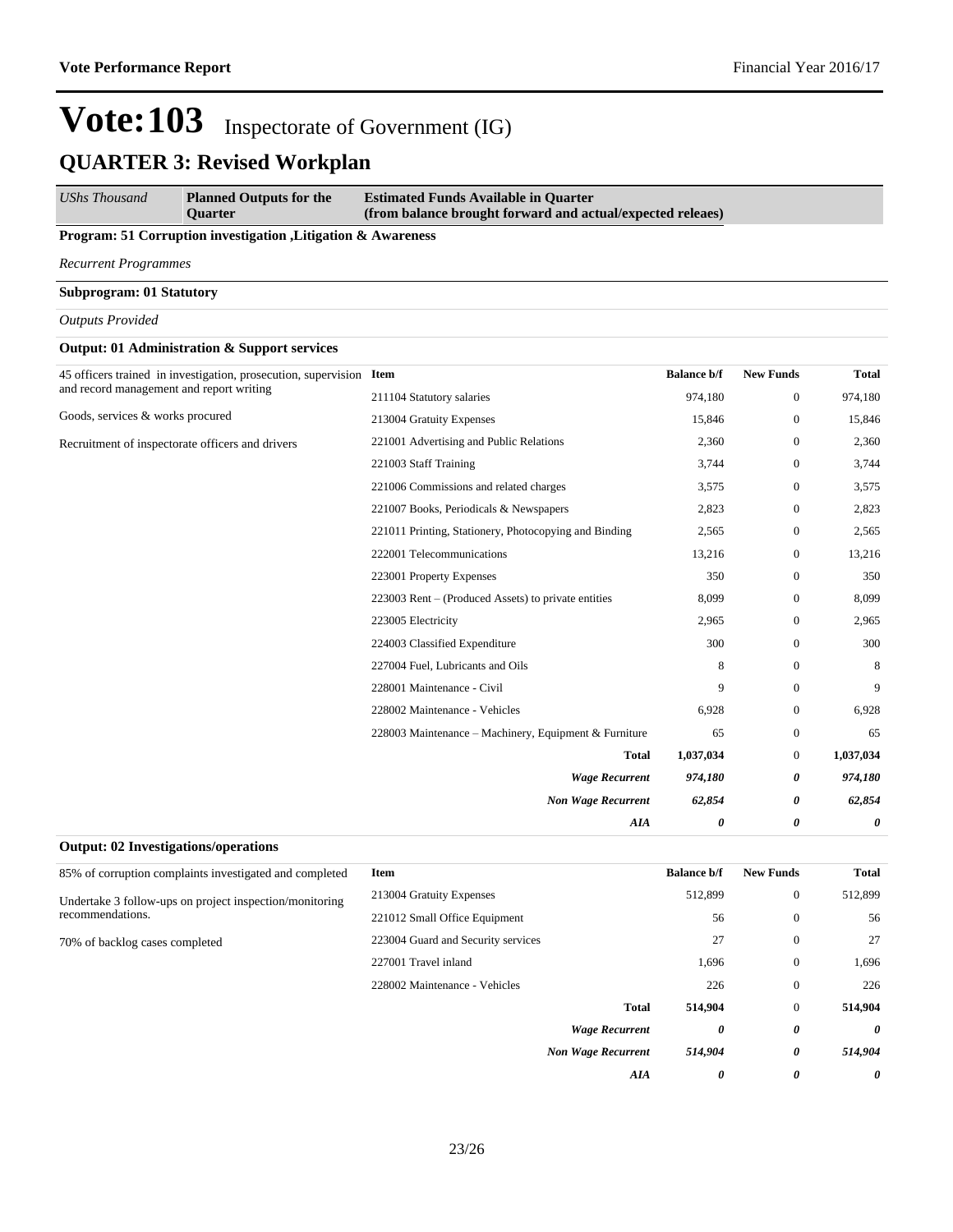| <b>UShs Thousand</b>               | <b>Planned Outputs for the</b><br><b>Ouarter</b> | <b>Estimated Funds Available in Quarter</b><br>(from balance brought forward and actual/expected releaes) |                    |                  |              |
|------------------------------------|--------------------------------------------------|-----------------------------------------------------------------------------------------------------------|--------------------|------------------|--------------|
|                                    | Output: 03 Prosecutions & Civil Litigation       |                                                                                                           |                    |                  |              |
|                                    | 15 corruption cases completed and prosecuted.    | Item                                                                                                      | <b>Balance b/f</b> | <b>New Funds</b> | <b>Total</b> |
| 3 judicial review cases concluded. |                                                  | 211103 Allowances                                                                                         | 12                 | $\mathbf{0}$     | 12           |
|                                    | 213004 Gratuity Expenses                         | 445,811                                                                                                   | $\mathbf{0}$       | 445,811          |              |
|                                    |                                                  | 221012 Small Office Equipment                                                                             | 269                | $\Omega$         | 269          |
|                                    |                                                  | 223004 Guard and Security services                                                                        | 27                 | $\mathbf{0}$     | 27           |
|                                    |                                                  | 227001 Travel inland                                                                                      | 15                 | $\mathbf{0}$     | 15           |
|                                    |                                                  | 228002 Maintenance - Vehicles                                                                             | 14                 | $\mathbf{0}$     | 14           |
|                                    |                                                  | <b>Total</b>                                                                                              | 446,147            | $\theta$         | 446,147      |
|                                    |                                                  | <b>Wage Recurrent</b>                                                                                     | 0                  | 0                | 0            |
|                                    |                                                  | <b>Non Wage Recurrent</b>                                                                                 | 446,147            | 0                | 446,147      |
|                                    |                                                  | AIA                                                                                                       | 0                  | 0                | $\theta$     |
|                                    | <b>Output: 04 Education and Public Awareness</b> |                                                                                                           |                    |                  |              |

| 3 sensitization programmes conducted                                             | <b>Item</b>                        | <b>Balance b/f</b> | <b>New Funds</b> | Total                 |
|----------------------------------------------------------------------------------|------------------------------------|--------------------|------------------|-----------------------|
| 5 partnerships and institutions supported.<br>Develop and disseminate 4 IEC Sets | 213004 Gratuity Expenses           | 25,558             | $\mathbf{0}$     | 25,558                |
|                                                                                  | 221002 Workshops and Seminars      | 8,976              | $\theta$         | 8,976                 |
|                                                                                  | 223004 Guard and Security services | 27                 | $\theta$         | 27                    |
|                                                                                  | 228002 Maintenance - Vehicles      | 947                | $\theta$         | 947                   |
|                                                                                  | <b>Total</b>                       | 35,508             | $\theta$         | 35,508                |
|                                                                                  | <b>Wage Recurrent</b>              | 0                  | 0                | 0                     |
|                                                                                  | <b>Non Wage Recurrent</b>          | 35,508             | 0                | 35,508                |
|                                                                                  | AIA                                | 0                  | 0                | $\boldsymbol{\theta}$ |

|  | <b>Output: 05 Decentralised Anti - corruption programmes</b> |  |  |
|--|--------------------------------------------------------------|--|--|
|--|--------------------------------------------------------------|--|--|

| 90% of corruption complaints investigated and completed.                 | Item                                                  | <b>Balance b/f</b> | <b>New Funds</b> | <b>Total</b> |
|--------------------------------------------------------------------------|-------------------------------------------------------|--------------------|------------------|--------------|
| Undertake 3 follow-ups on IG recommendations                             | 212101 Social Security Contributions                  | 106,404            | $\mathbf{0}$     | 106,404      |
| Recommend recovery of 50% of funds from MDALGs<br>during investigations. | 213004 Gratuity Expenses                              | 223,459            | $\mathbf{0}$     | 223,459      |
|                                                                          | 221011 Printing, Stationery, Photocopying and Binding | 10                 | $\mathbf{0}$     | 10           |
| Number of projects inspected/monitored 50                                | 223003 Rent – (Produced Assets) to private entities   | 8,291              | $\mathbf{0}$     | 8,291        |
|                                                                          | 223005 Electricity                                    | 6,606              | $\mathbf{0}$     | 6,606        |
|                                                                          | 227001 Travel inland                                  | 449                | $\mathbf{0}$     | 449          |
|                                                                          | 228001 Maintenance - Civil                            | 362                | $\mathbf{0}$     | 362          |
|                                                                          | 228002 Maintenance - Vehicles                         | 22,441             | $\mathbf{0}$     | 22,441       |
|                                                                          | <b>Total</b>                                          | 368,023            | $\mathbf{0}$     | 368,023      |
|                                                                          | <b>Wage Recurrent</b>                                 | 0                  | 0                | 0            |
|                                                                          | <b>Non Wage Recurrent</b>                             | 368,023            | 0                | 368,023      |
|                                                                          | AIA                                                   | 0                  | 0                | 0            |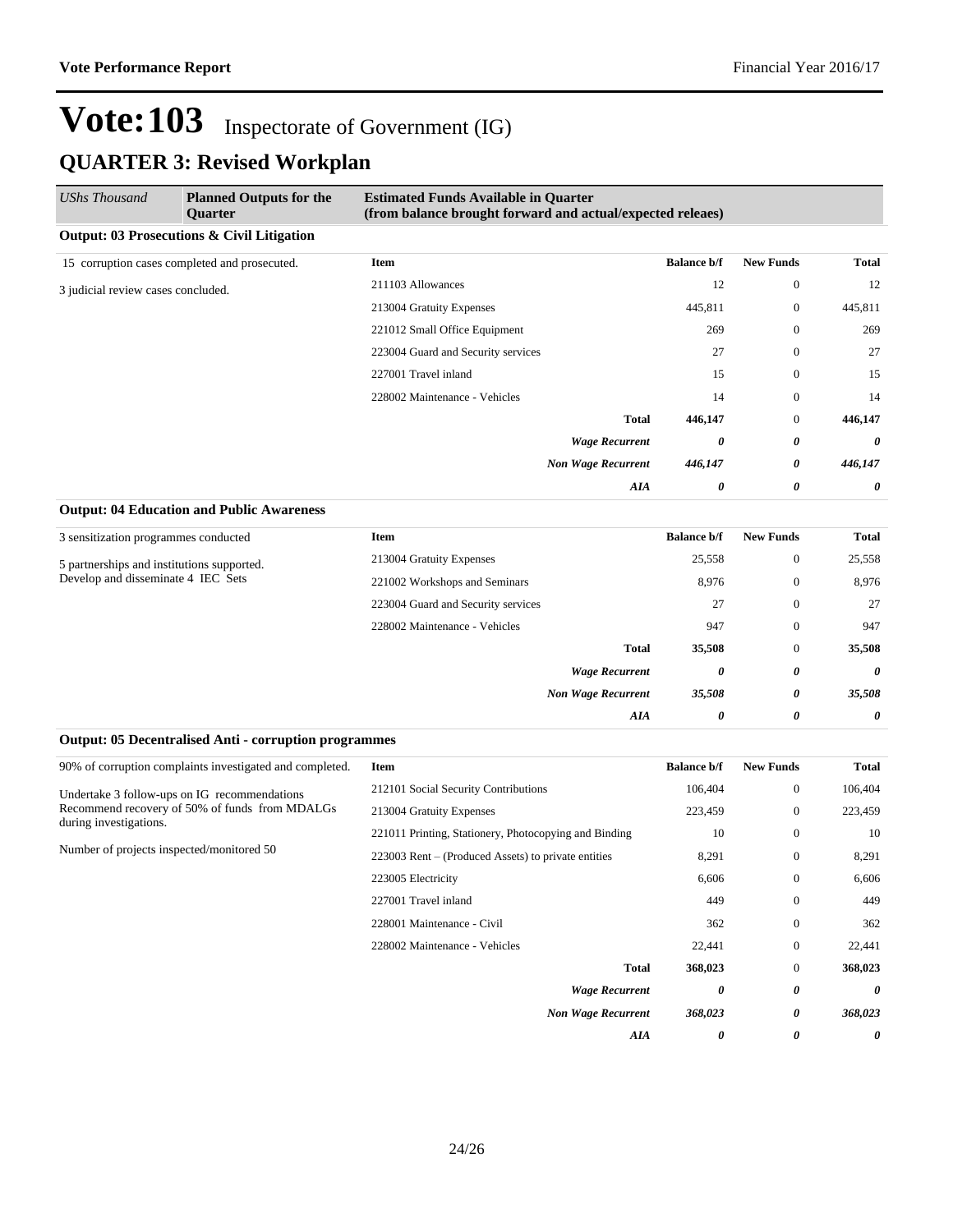| <b>UShs Thousand</b>                                                         | <b>Planned Outputs for the</b><br><b>Ouarter</b>        | <b>Estimated Funds Available in Quarter</b><br>(from balance brought forward and actual/expected releaes) |                  |              |         |
|------------------------------------------------------------------------------|---------------------------------------------------------|-----------------------------------------------------------------------------------------------------------|------------------|--------------|---------|
|                                                                              | <b>Output: 06 Verification of Leaders' Declarations</b> |                                                                                                           |                  |              |         |
| 100% compliance rate for leaders required to file declaration Item<br>forms. |                                                         | <b>Balance b/f</b>                                                                                        | <b>New Funds</b> | Total        |         |
|                                                                              | 211103 Allowances                                       | 6,401                                                                                                     | $\mathbf{0}$     | 6,401        |         |
| Verify 12 leader's declarations                                              |                                                         | 213004 Gratuity Expenses                                                                                  | 368,520          | $\mathbf{0}$ | 368,520 |
| Investigate 5 breaches of Leadership Code.                                   | 221009 Welfare and Entertainment                        | 152                                                                                                       | $\theta$         | 152          |         |
|                                                                              | 228002 Maintenance - Vehicles                           | 77                                                                                                        | $\theta$         | 77           |         |
|                                                                              |                                                         | Total                                                                                                     | 375,152          | $\mathbf{0}$ | 375,152 |
|                                                                              |                                                         | <b>Wage Recurrent</b>                                                                                     | 0                | 0            | 0       |
|                                                                              |                                                         | <b>Non Wage Recurrent</b>                                                                                 | 375,152          | 0            | 375,152 |
|                                                                              |                                                         | AIA                                                                                                       | 0                | 0            | 0       |

#### **Output: 07 Ombudsman Complaints, Policy and Systems Studies**

| Investigate and conclude 45 ombudsman cases | <b>Item</b>                          | <b>Balance b/f</b> | <b>New Funds</b> | Total   |
|---------------------------------------------|--------------------------------------|--------------------|------------------|---------|
| Conduct 2 systemic investigations           | 211103 Allowances                    | 16,318             | $\mathbf{0}$     | 16,318  |
|                                             | 212101 Social Security Contributions | 10,988             | $\mathbf{0}$     | 10,988  |
| Complete 1 policy and system studies.       | 213004 Gratuity Expenses             | 376,741            | $\mathbf{0}$     | 376,741 |
|                                             | 227001 Travel inland                 | 229                | $\mathbf{0}$     | 229     |
|                                             | <b>Total</b>                         | 404,276            | $\mathbf{0}$     | 404,276 |
|                                             | <b>Wage Recurrent</b>                | 0                  | 0                | 0       |
|                                             | <b>Non Wage Recurrent</b>            | 404,276            | 0                | 404,276 |
|                                             | <b>AIA</b>                           | 0                  | 0                | 0       |

*Development Projects*

#### **Project: 0354 Support to IGG**

*Outputs Provided*

#### **Output: 04 Education and Public Awareness**

| Sensitisation of the public on corruption related issues eg the Item<br>dangers of corruption among others. |                                  |                           | <b>Balance b/f</b> | <b>New Funds</b> | Total    |
|-------------------------------------------------------------------------------------------------------------|----------------------------------|---------------------------|--------------------|------------------|----------|
|                                                                                                             | 211103 Allowances                |                           | 15,425             | $\overline{0}$   | 15,425   |
| Creat awareness about IG role in the fight against corruption.                                              | 221002 Workshops and Seminars    |                           | 44,942             | $\overline{0}$   | 44,942   |
| Seek public participation in the fight against corruption and<br>what their role is.                        | 227001 Travel inland             |                           | 10.730             | $\overline{0}$   | 10,730   |
|                                                                                                             | 227004 Fuel. Lubricants and Oils |                           | 24.920             | $\overline{0}$   | 24,920   |
|                                                                                                             | 228002 Maintenance - Vehicles    |                           | 14,218             | $\overline{0}$   | 14,218   |
|                                                                                                             |                                  | <b>Total</b>              | 110,235            | $\overline{0}$   | 110,235  |
|                                                                                                             |                                  | <b>GoU</b> Development    | 110,235            | 0                | 110,235  |
|                                                                                                             |                                  | <b>External Financing</b> | 0                  | 0                | $\theta$ |
|                                                                                                             |                                  | <b>AIA</b>                | $\theta$           | 0                | 0        |